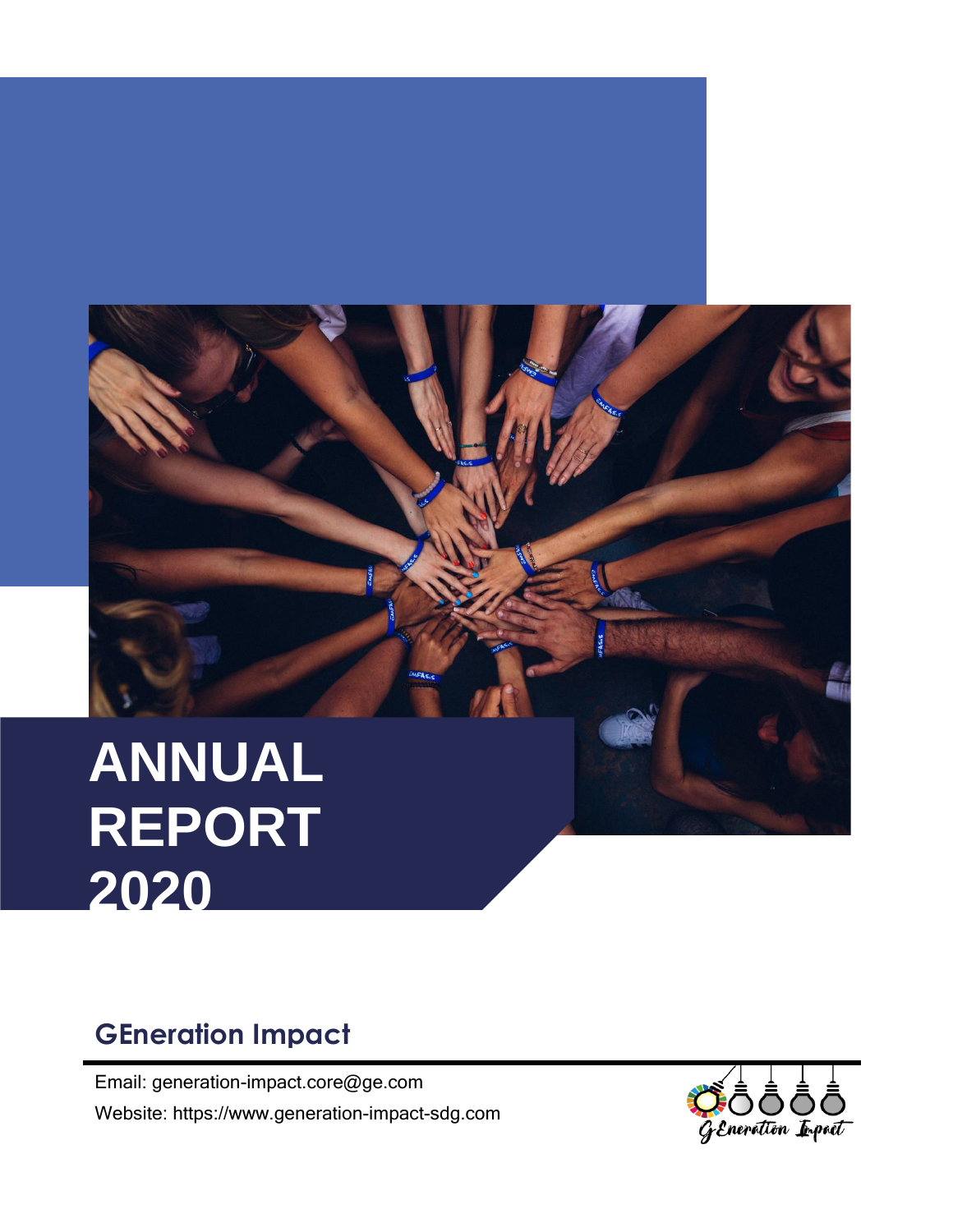## **TABLE OF CONTENTS**

| 3                                                                                                                                                                                                                                    |     |                 |
|--------------------------------------------------------------------------------------------------------------------------------------------------------------------------------------------------------------------------------------|-----|-----------------|
|                                                                                                                                                                                                                                      |     | 3               |
|                                                                                                                                                                                                                                      |     | $\overline{3}$  |
|                                                                                                                                                                                                                                      |     | $\overline{4}$  |
| Our Structure Party of the Contract of the Contract of the Contract of the Contract of the Contract of the Contract of the Contract of the Contract of the Contract of the Contract of the Contract of the Contract of the Con       |     | 5               |
|                                                                                                                                                                                                                                      |     | $5\overline{5}$ |
|                                                                                                                                                                                                                                      |     |                 |
| 2020 review and 2021 priorities 2000 and 2021 and 2011 and 2021 and 2021 and 2021 and 2021 and 2021 and 2021 and 20                                                                                                                  |     |                 |
|                                                                                                                                                                                                                                      |     |                 |
| 2020 Priorities and How We Did <b>Constitution</b> 2020 Priorities and How We Did <b>Constitution</b>                                                                                                                                |     |                 |
|                                                                                                                                                                                                                                      |     | 11              |
| Project Portfolio Impact Review Manual According Contract of Project Portfolio Impact Review                                                                                                                                         | 13  |                 |
|                                                                                                                                                                                                                                      |     | 13              |
| Open Projects <u>experience and the contract of the contract of the contract of the contract of the contract of the contract of the contract of the contract of the contract of the contract of the contract of the contract of </u> |     | 20              |
| Challenges, Failures, and Lessons Learned <b>Challenges</b> 23                                                                                                                                                                       |     |                 |
| Appendix <b>Appendix Appendix Appendix Appendix Appendix Appendix Appendix Appendix</b>                                                                                                                                              | -27 |                 |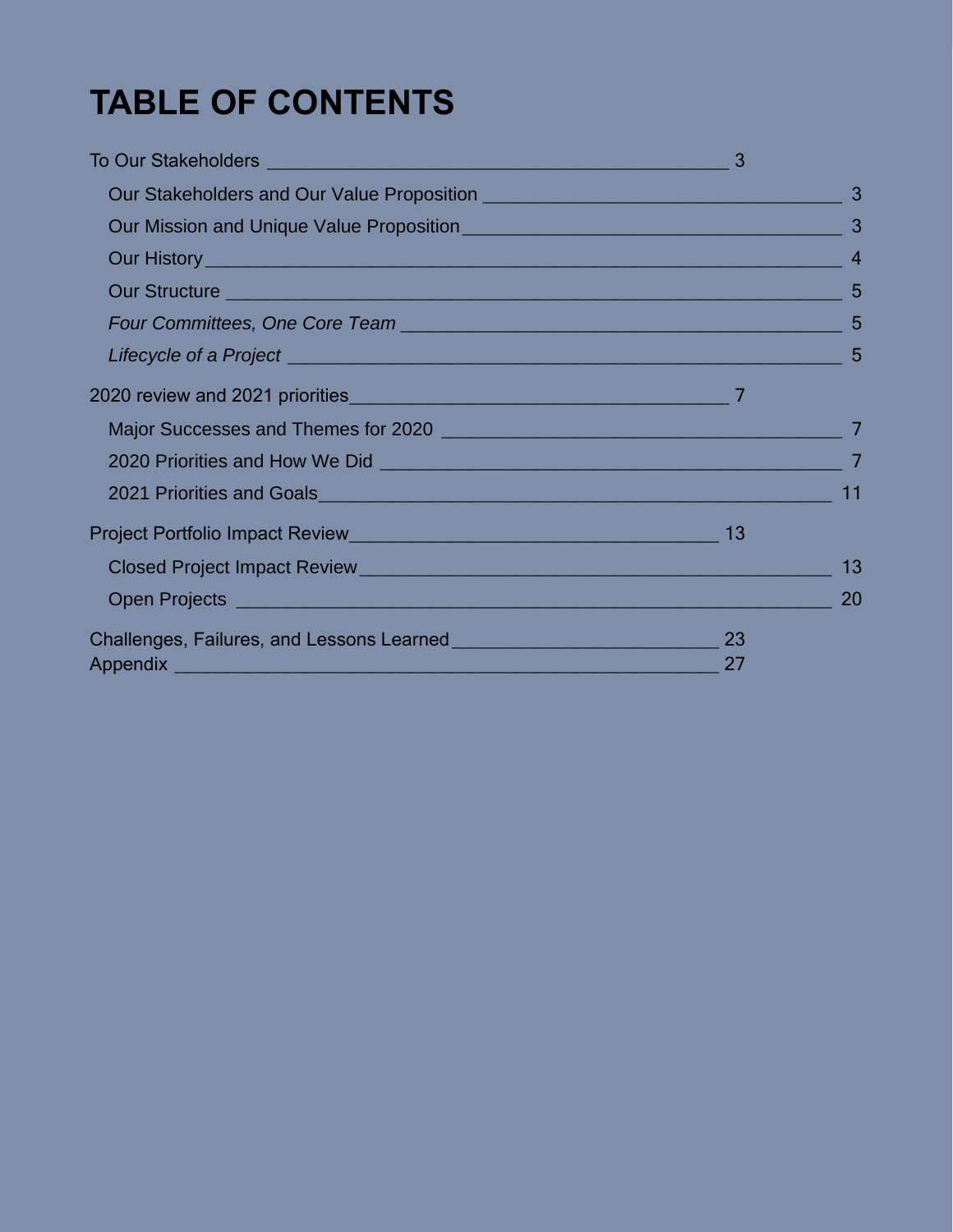## <span id="page-2-0"></span>**TO OUR STAKEHOLDERS**

## <span id="page-2-1"></span>**Our Stakeholders and Our Value Proposition**

GEneration Impact supports remote, skills-based, time-bound projects focused on the attainment of the Sustainable Development Goals through a membership of volunteers across GE businesses globally. GEneration Impact not only connects organizations with the skills they need to meet their goals and sustain success, but also helps scope the projects, and match volunteers to the project to create a diverse, but cohesive team.

| <b>Stakeholder</b>                                                         | <b>Our Value Proposition</b>                                                                                                                                                                 |
|----------------------------------------------------------------------------|----------------------------------------------------------------------------------------------------------------------------------------------------------------------------------------------|
| <b>GE Internal Employees</b>                                               | We create a globalized community for like-minded people<br>We provide an avenue to make an impact and opportunity to build<br>experience<br>We educate on how to optimize impact<br>٠        |
| <b>Community Organizations</b><br>(NGOs/Non-Profits/Social<br>Enterprises) | We provide access to skilled individuals<br>٠<br>We teach internal skills & framework needed                                                                                                 |
| Social Impact/GG Activist<br>Community (External GE)                       | We educate corporate employees on the Global Goals<br>We articulate actions that can impact GG (positively or negatively)<br>We bridge the gap between the activist community & corporations |

## <span id="page-2-2"></span>**Our Mission and Unique Value Proposition**

"We exist to amplify how motivated individuals can contribute to The Global Goals for Sustainable Development through connecting them with social impact projects and initiatives."

*Our key value proposition is to act as a personally invested matchmaker between Social Impacters and organizations focused on making progress towards the UN's Global Goals for Sustainable Development.*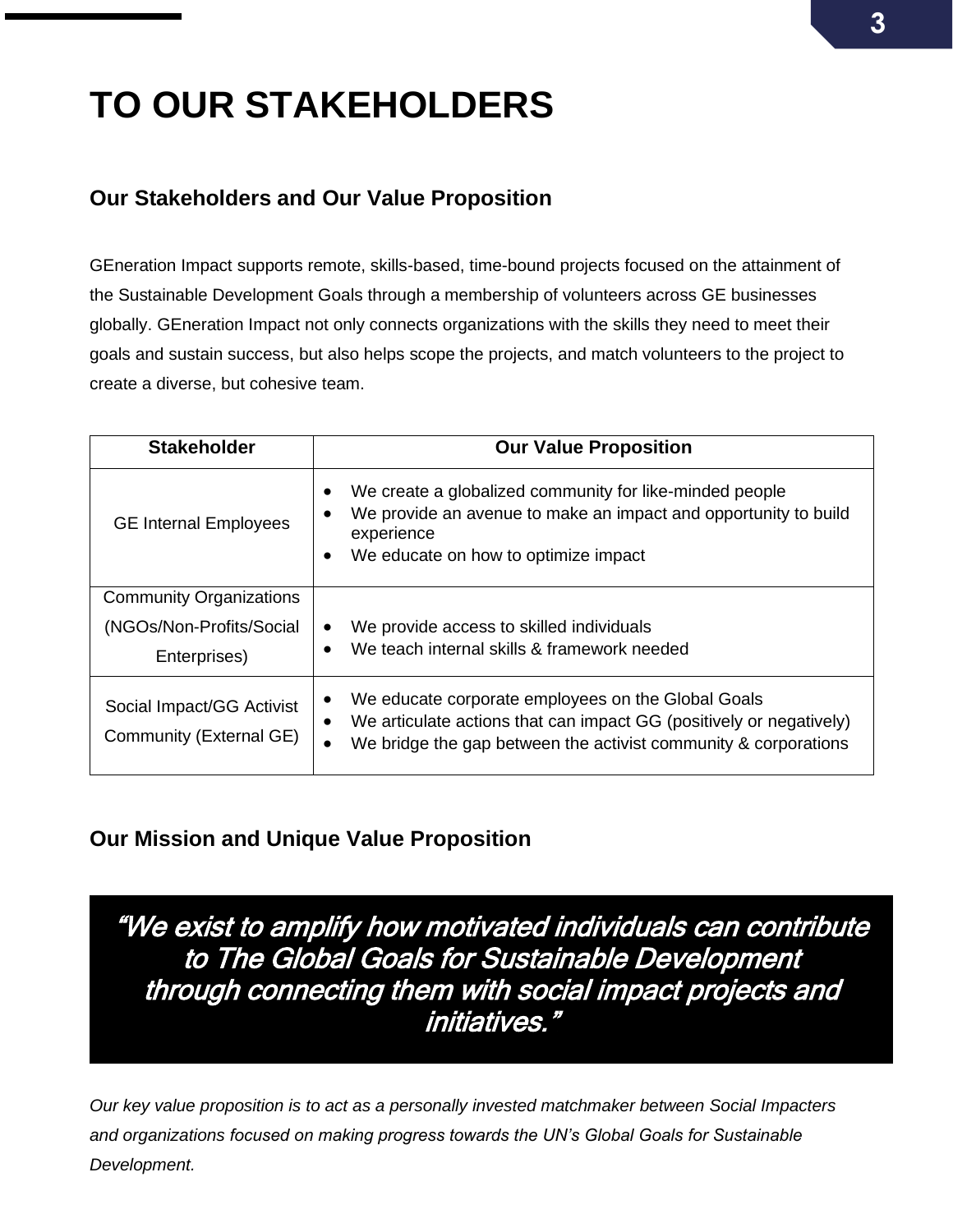The following traits / qualities position us uniquely to accomplish this purpose:

- Strong platform within GE, a multi-conglomerate, which gives access to a global network with skilled individuals across multiple disciplines and functions
- Historic presence and network in the One Young World community
- Remote operations with presence in every continent (except for Antarctica)
- Focus on young professionals and connection to incoming employees provides constant growth and fresh perspective for the organization

## <span id="page-3-0"></span>**Our History**

- **2014:** A group of passionate GE employees attended the One Young World (OYW) conference and identified a gap between the impact employees were having in silos and the potential scope they could have if they scaled across GE.
- **2015 – 2018:** The organization '*Social Impact at GE*' formed. This group reached out to the GE Foundation (GEF) and began supporting the philanthropic organization's initiatives and projects as volunteers. The group expanded to work with various non-profits, incubators, social enterprises, and more.
	- $\circ$  The team supported GEF and their non-profit partners on multiple initiatives including Hewatele, Public Sector Roundtable, Safe Water, Developing Health Globally, Project Echo, Safe Surgery, and more.
	- $\circ$  Utilizing their OYW and professional networks, the organization sourced projects with partners outside of GEF, including Team Gyan, Social Enterprise Greenhouse, and Fundación Borincana.
- **2019:** The organization formalized the core operational structure and set goals + priorities for 2020 centered around standardization and outreach growth. The organization also made significant branding updates including change its name from 'Social Impact at GE' to 'GEneration Impact' and creating an organization logo.
- **2020:** GEneration Impact executed on the 2020 priorities (outlined in the below annual report) while scaling the sourcing and resourcing capacity through new projects and increased membership.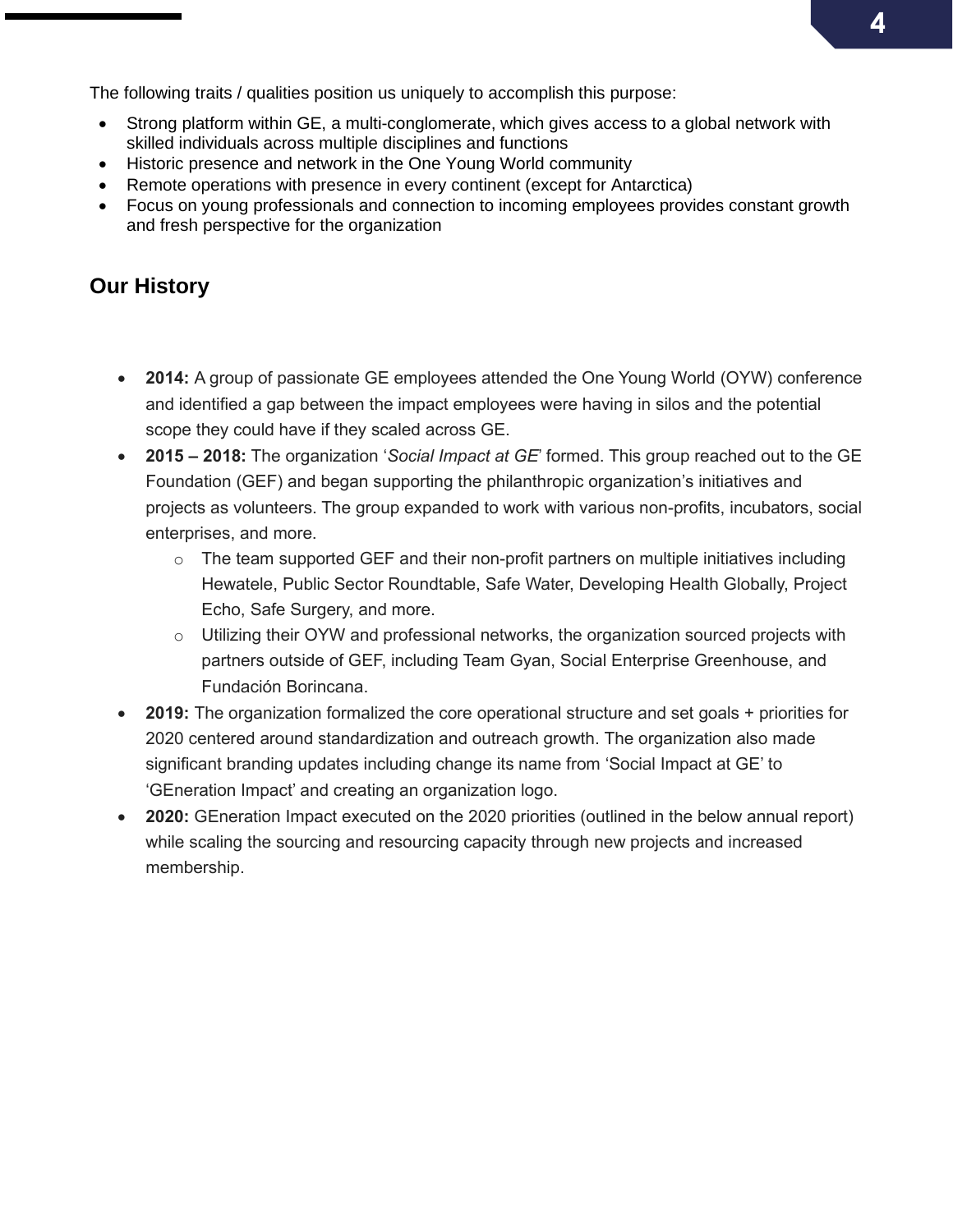### <span id="page-4-0"></span>**Our Structure**

#### <span id="page-4-1"></span>*Four Committees, One Core Team*

#### **COMMUNICATIONS**

Communicates with internal and external stakeholders via website, reports, newsletters, & social media; Also measures impact of projects

#### **SOURCING**

Maintains backlog of projects, working closely with GE Foundation, and external organizations to scope social impact projects

#### **RESOURCING**

Recruits, onboards, offboards project members, working closely with the Outreach committee to connect with new members

#### **OUTREACH**

Builds community around the UN's Global Goals for Sustainable development, particularly through GE One Young World Delegates and the GE Leadership Development Programs (LDPs)

#### **GEneration Impact Core Team, 2020**

Gaby Napier, Teresa Fulcher, Priya Achaibar, Ben Turnbull, Mihael Plut, Rachel Hershorin, David Zaremsky

#### <span id="page-4-2"></span>*Lifecycle of a Project*

- 1. **Initial Contact:** GEneration Impact receives project ideas from the GE Foundation, One Young World, Incubator partnerships, and passionate individuals through **[project interest](https://supportcentral.ge.com/esurvey/GE_survey/takeSurvey.html?form_id=18446744073710023232)  [form](https://supportcentral.ge.com/esurvey/GE_survey/takeSurvey.html?form_id=18446744073710023232)** or email.
- 2. **Refine Scope:** The Sourcing committee works with external organizations, hereby referred to as stakeholders, to define deliverables, timeline, and alignment to Global Goals. A project posting is created with all the relevant information to resource the project with skilled talent.
- 3. **Creating a Project Team:** The Resourcing committee pairs GE talent to the project, including identifying a project leader. This is done through individual get-to-know sessions and notifications through communication channels of new project opportunities.
- 4. **Launch Project:** The Sourcing committee facilitates the initial kick-off meeting for the project introducing the project team to the external stakeholders.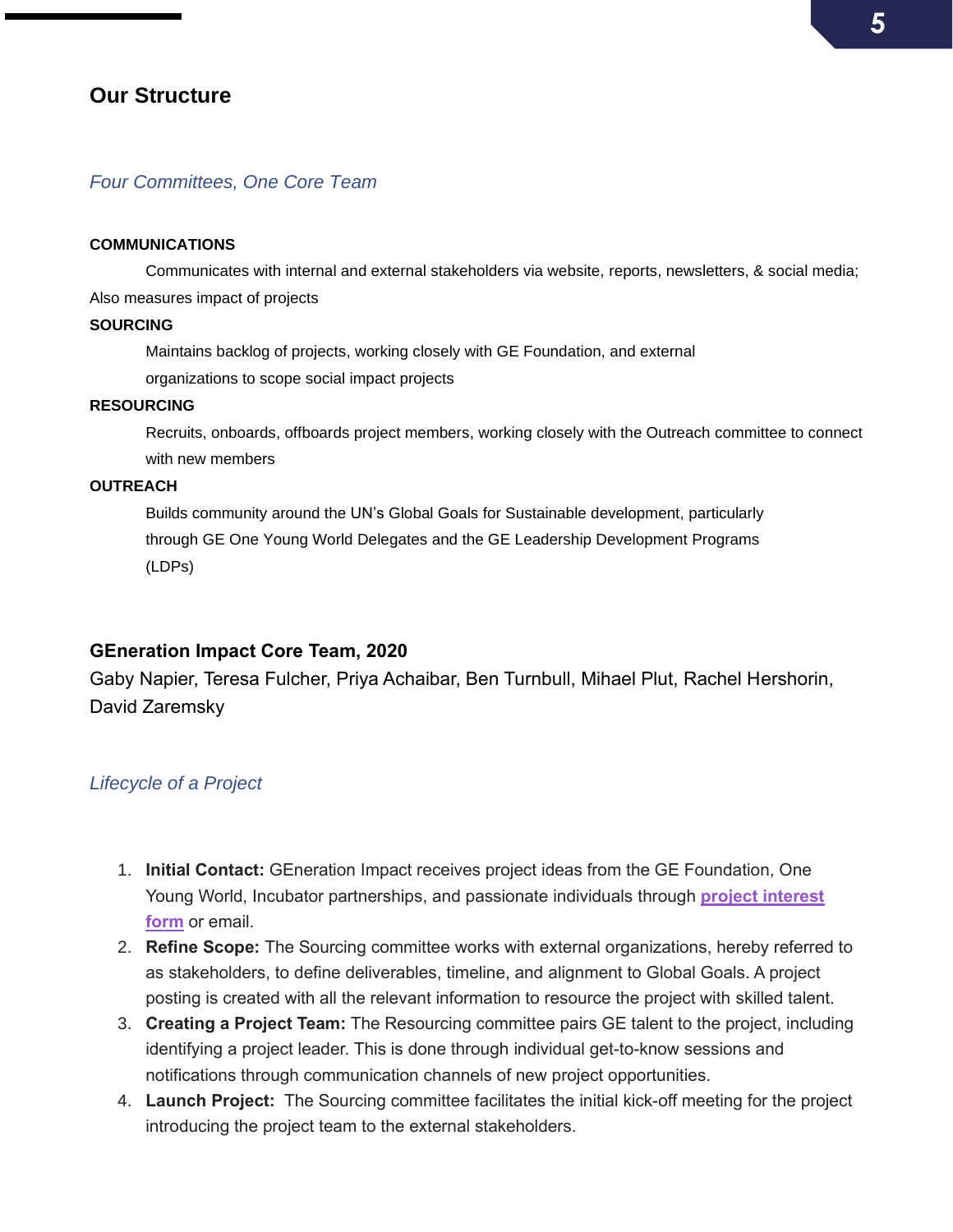- 5. **Execute Project:** The Project Team work on deliverables and shares progress at GEneration Impact Quarterly Project Updates.
- 6. **Deliver Impact:** The Project Team provide deliverables to stakeholders. Feedback from the Project Team and external stakeholders is collected by the Sourcing team, while feedback about Project Team members is collected by the Resourcing team.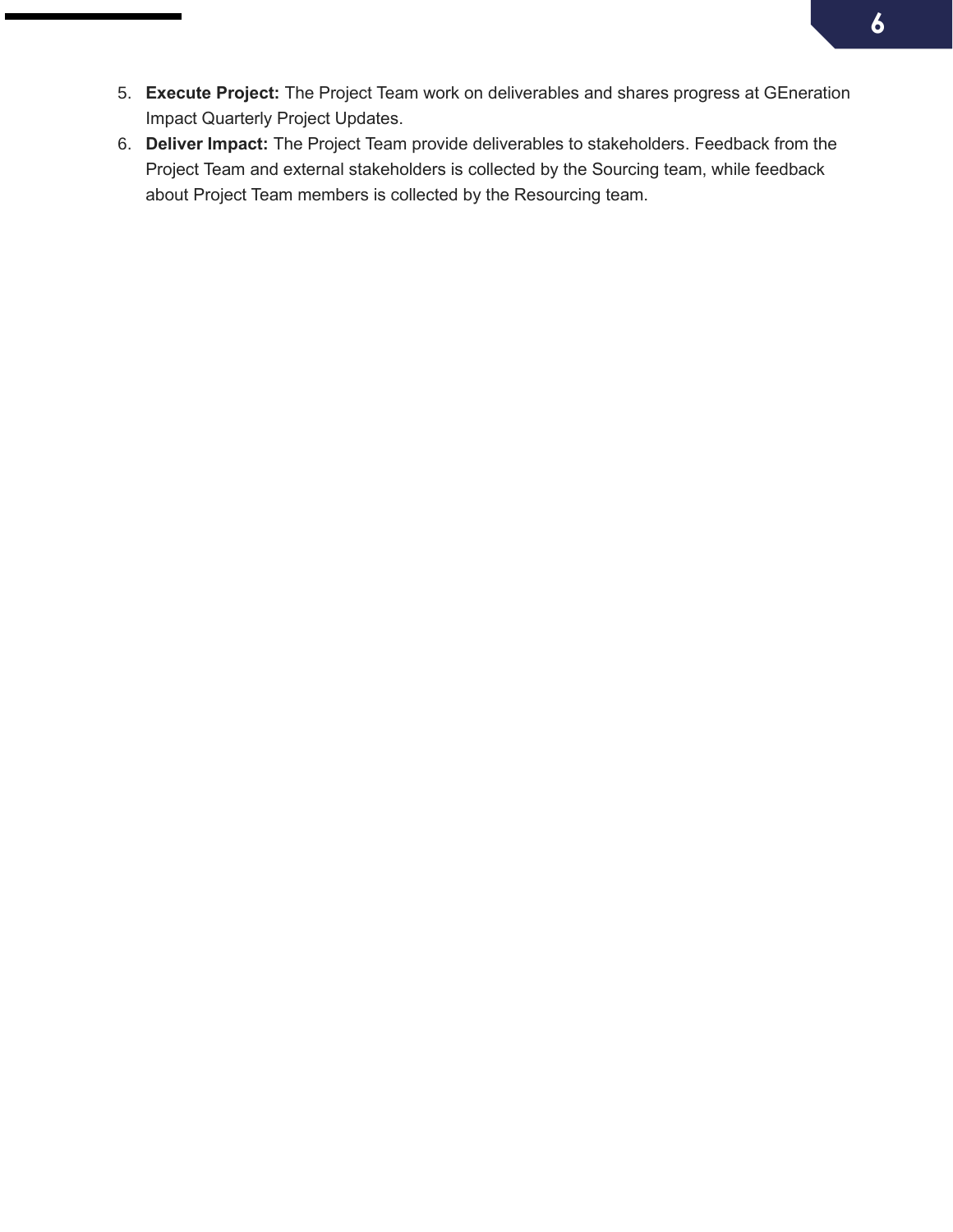## <span id="page-6-0"></span>**2020 REVIEW AND 2021 PRIORITIES**

On a rating of great/good/poor, overall, we think 2020 was a **good** / **great** year for GEneration Impact, in that we performed good or great on 19 / 22 objectives across 4 key priorities. Performance on each priority and comments on those relevant are outlined in the below section.

## <span id="page-6-1"></span>**Major Successes and Themes for 2020**

- Creation of 2020 priorities with key metrics supporting the organization's mission & vision. This was a highly organized approach at identifying the goals for the upcoming years – details on the success or failure of each priority are outlined below.
	- 1. Community of Social Impacters: Create and support a community of social Impacters within GE
	- 2. Partnership for the Goals: Resource and support social impact projects that advance the UN's Global Goals for Sustainable Development.
	- 3. Project Framework: Operationalize & streamline sourcing & resourcing of projects
	- 4. One Young World: Support creating the GE Delegation and be involved in the OYW ambassador community

*Other successes beyond key priorities:*

- Community engagement expansion
	- o Engagement of Intern Academy through case competition, mentorship, and presentations
	- $\circ$  Creation of Impact Generators Networking including the Impact Ambassador group
- Committee structure formalized within core operational team with standardized operating mechanisms

## <span id="page-6-2"></span>**2020 Priorities and How We Did**

Here is a summary of our main priorities for 2020 and comments on how we performed against them. All 22 objectives will be rated as great, good, or poorwith context explained in a sub-bullet:

*Community of Social Impacters - Create and support a community of Social Impacters within*

*GE*

#### • **Objectives**

- o Create a larger network of Impact coaches **Great**
	- *Launched the Impact Ambassador network to congregate impact-driven peers from around the globe. Through a hybrid nomination process, we finalized 26 Impact Ambassadors from 6 GE businesses, 7 countries, and 5 different leadership programs. We started with small group sessions to develop our network mission statement and start to turn ideas into action. We launched our Impact Talk series with plans to continue into 2021, as well as deploying a new Brain Dates series to develop a global mindset within the network.*
- o Identify, connect, and educate the LDP community through their social impact and volunteering committees. **Good**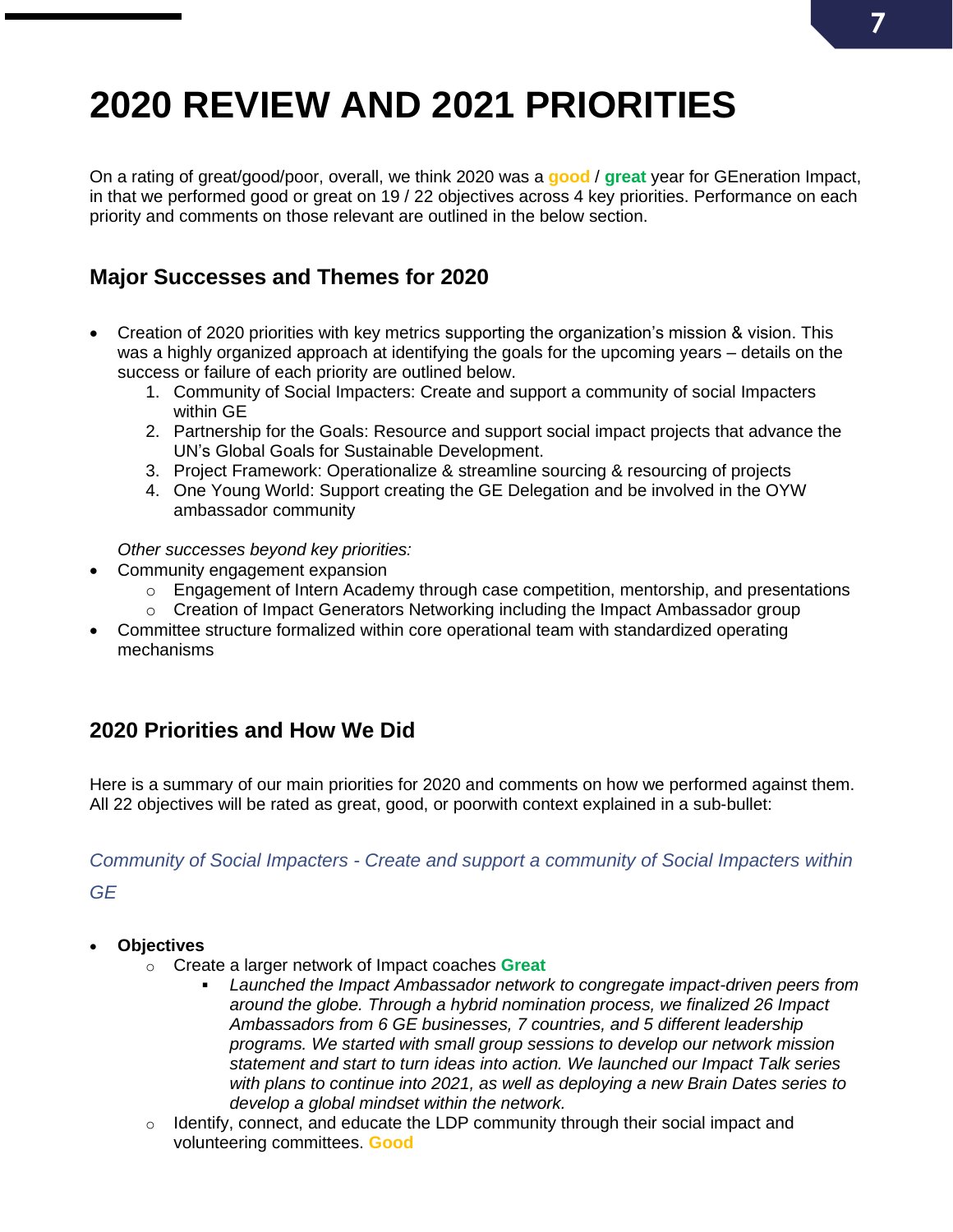- *The impact ambassador network offers a community for LDPs and beyond to engage with global peers. The Ambassadors are heavily integrated with LDPs to allow for smoother distribution of impact opportunities.*
- o Standard marketing materials to educate people **Poor**
	- Materials have been developed ad-hoc and tested in small groups with minimal *focus on educational material for the masses. This is a potential outcome from trialrun sessions with Impact Ambassadors that can vet drafted materials before distributing for education.*

#### • **Other Key Successes**

- o Intern Academy **Great**
	- Developed multiple case study prompts for a 4-week intern session. Secured over *120 individuals to participate on socially impactful projects and hackathons geared at improving the reach of impact within GE. Worked as mentors and coaches throughout the sessions and intern groups pitched final presentations to the GE leadership team.*

#### *Projects - Resource & support social impact projects supporting the UN Global Goals*

#### • **Objectives**

- o Create a healthy backlog of projects that are "scoping" phase **Good**
	- *Sustained Social Enterprise Greenhouse pipeline partnership and kicked off four (4) projects sourced through their accelerator program alumni. Continued word-ofmouth expansion to scope and kickoff ten (10) additional projects. Ended year with new potential partner as well as three (3) projects planning to be kicked off in the new year.*
- o Resource 10 projects including 2 from OYW **Good**
	- While GEneration Impact did exceed 10 projects in 2020, none were sourced from *OYW network. Instead, GEneration Impact saw the growth of Impact Ambassadors and a strategic plan for OYW 2021 corporate partnerships. OYW 2020 was postponed due to COVID-19 and impacted our network opportunities for this objective.*
- o Involve 20 new project members **Great**
	- *Engaged 30 new project members and continuously held Get-To-Know's for member prospecting*
- o Engage with an incubator that focuses on Global Goal Education **Great**
	- Catie's Closet partnership created four (4) project opportunities, each contributing *to the organization's goal of equipping students with basic material/hygienic needs to stay in school.*
- o Create a "one-pager" to gain attention for potential stakeholders **Great**
	- *Shifted focus to revamp website and Instagram as well as external stakeholder communications from sourcing through project kickoff*
	- *Standardized project offboarding to evaluate deliverables and feedback*
	- **Developed portfolio of potential partners in conjunction with Intern Academy**
	- *Grew internal communications and materials through broadcasts, Yammer, and newsletters*

#### • **Other Key Successes**

- o Supporting the Green Teams **Poor**
	- Participated on an individual level with self-sufficiency and impact. Looking forward *to expanding GEneration Impact representation and understanding going forward.*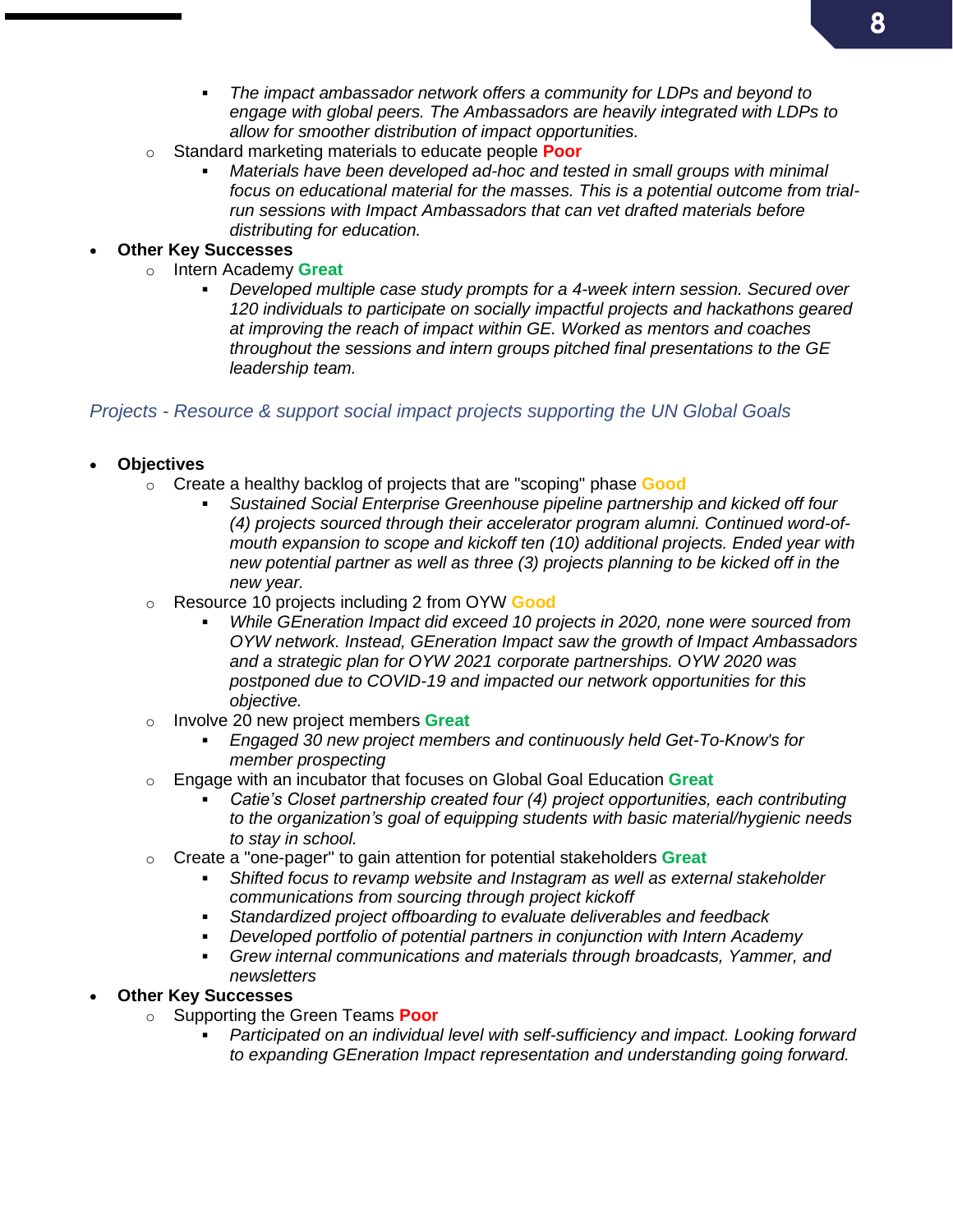### *Project Framework- Operationalize & Streamline sourcing & Resourcing of Projects*

- **Objectives**
	- o Create yearly GEneration Impact Report: **Good**
		- The report was meant to go out for a review of 2019. Although some preliminary *planning was done early, this task continued to get deprioritized. The reasons for this was the task needed to be properly broken down into sub-tasks and delegated.*
	- o 1 GEneration broadcast update (make sure we have projects in the backlog to fill): **Great**
	- o Quarterly GEI project sharing: **Great**
		- *Every project shared at least 1x. We completed 3 out of 4 – this should be the goforward expectation as the Q4 project sharing will be consistently cancelled due to the holidays.*
	- o Monthly Core team meetings: **Great**
	- o Quarterly Newsletter: **Good**
		- *Quarterly newsletter was meant to go out at end of every quarter. While we released a newsletter for each quarter – it was late by up to a month each quarter. The reasons for this was challenges around prioritizing GEneration Impact against other priorities.*
	- o Standard on-boarding material for new projects: **Great**
	- o Create a robust directory of potential project members: **Great**
		- *This was a key success of our work with the interns.*
	- $\circ$  Standard "search" method of getting project members: balance skills, interest, and learning: **Great**
		- *Created a Directory of potential project members and established skills based on get-to-know sessions to improve volunteering pairing process. For a few projects, we had to look beyond directory to enable right fit for niche skills. This new method of tracking membership allowed to fill all projects from our pipeline or individual connections. We did not need to formally post projects this year.*

## *One Young World- Support Creating the GE Delegation and be involved with the OYW ambassador community*

- **Objectives** 
	- o Obtain 150 applications for the GE Delegation to OYW **Good**
		- In total there were 56 applicants across all of GE's businesses, leadership programs *but also employees that didn't go through one of the early career programs. Applicants applied from many parts of the world, Japan, Mexico, India, Ivory Coast, Malesia, North America and Europe.*
		- The number of applicants was lower as the available delegation allocation was low. *Therefore, applicants withing Generation Impact network (distribution lists, project members, Impact Ambassadors…) were encouraged to apply to ensure social impact engaged candidates and a competitive selection.*
		- In total GE Delegation will consist of 11 Delegates. Four out of the 11 were pre*allocated for returning ambassadors forming the GEneration Impact team.*
	- o Sustainable sponsorship/executive sponsorship for funding a GE Delegation **Great**
		- *GE Delegation was sponsored and endorsed by Julie Grzeda, Director, Global Leadership Programs.*
	- o Facilitate GE sponsorship of a Global Goal, GE delegate speaker, and GE exec ambassador **Poor**
		- *GE sponsorship and executive ambassador have not been secured as of now. The deadline for Delegate speaker applications is February 5th 2021 and the GE delegation will be welcome to apply.*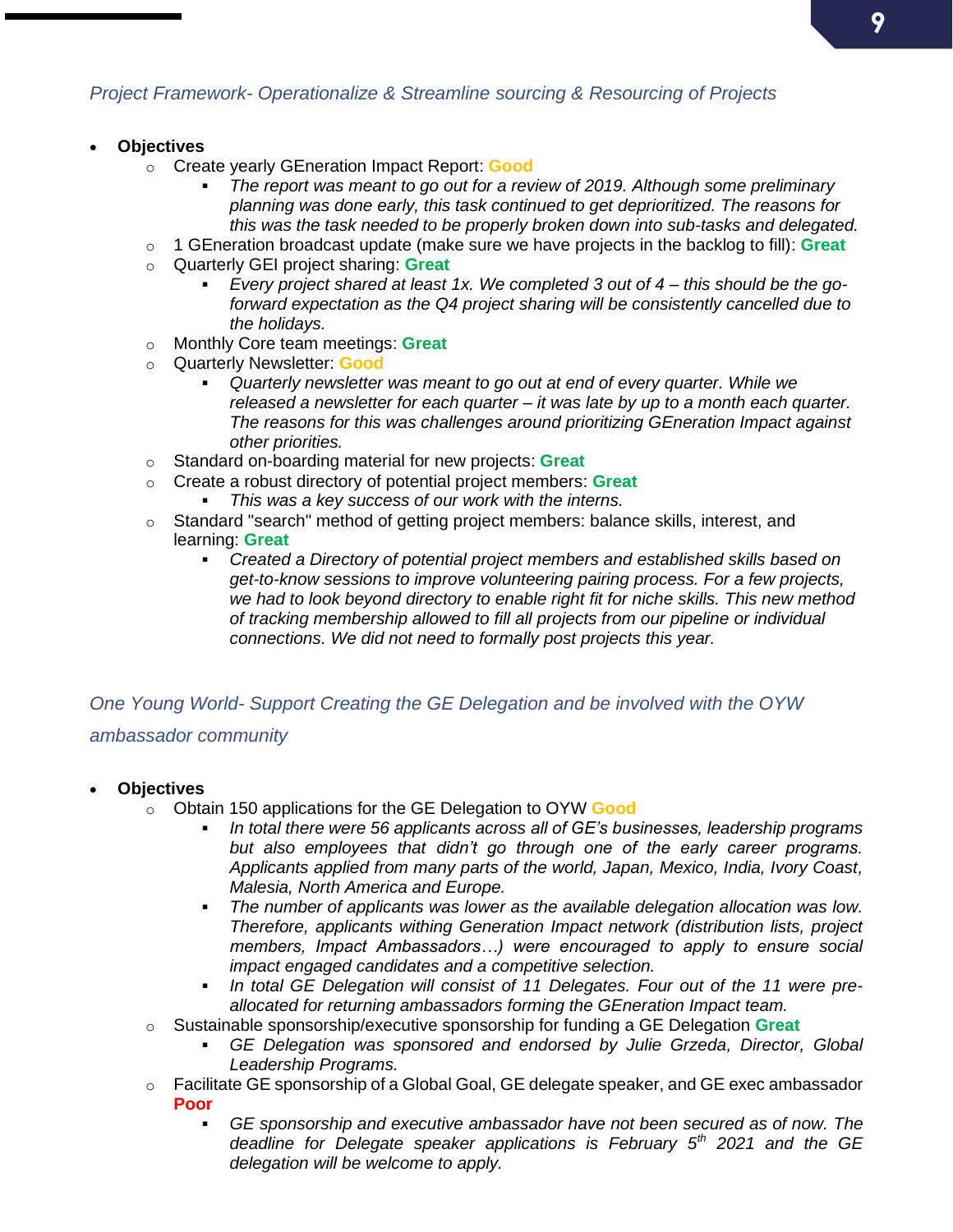- o Formalize GE OYW Ambassador group (structure, meet-ups, newsletter, yammer group, etc.) **N/A**
	- *Together with the Delay of OYW to 2021 these activities were delayed and will commence with a planning session at the end of January 2021.*

#### • **Other Key Successes**

- o OYW Academy 2020 **Good**
	- **In order to amplify the potential impact of the future OYW Ambassadors in Munich,** *OYW has started an annual online lecture series that offers a unique opportunity for young people to learn how to face and address global challenges from some of the world's greatest leaders and experts.*
	- *The lecturers list included Arianna Huffington, Professor Muhammad Yunus - 2006 Nobel Peace Laureate and many more.*
	- The Academy served not only as a prelude to OYW 2021 in Munich but also as a *platform to meet and network with fellow Social Impacters across the world. As this will be an annual event, it has potential to enrich future GE Delegations. This year only the pre-invited group of returning ambassadors had the chance to participate as the application for the GE delegation was not yet opened when the academy was announced. GEneration Impact participated in this independently – but did not connect or scale out impact further. This is a potential opportunity in 2021+.*
- o A very diverse GE Delegation OYW 2021 Munich **Great**
	- *11 Delegates, 7 Nationalities, 6 Female and 5 Male*
	- Passionate about: Affordable and Clean Energy, Quality Education & Gender *Equality, Quality of Education, Good Health and Well Being, Reducing Inequalities*

#### *2020 Priorities Recap*

*Based on the above analysis, the GEneration Impact team tallied the outcomes below:*

- **Great – 12 / 22**
- **Good – 8 / 22**
- **Poor – 2 / 22**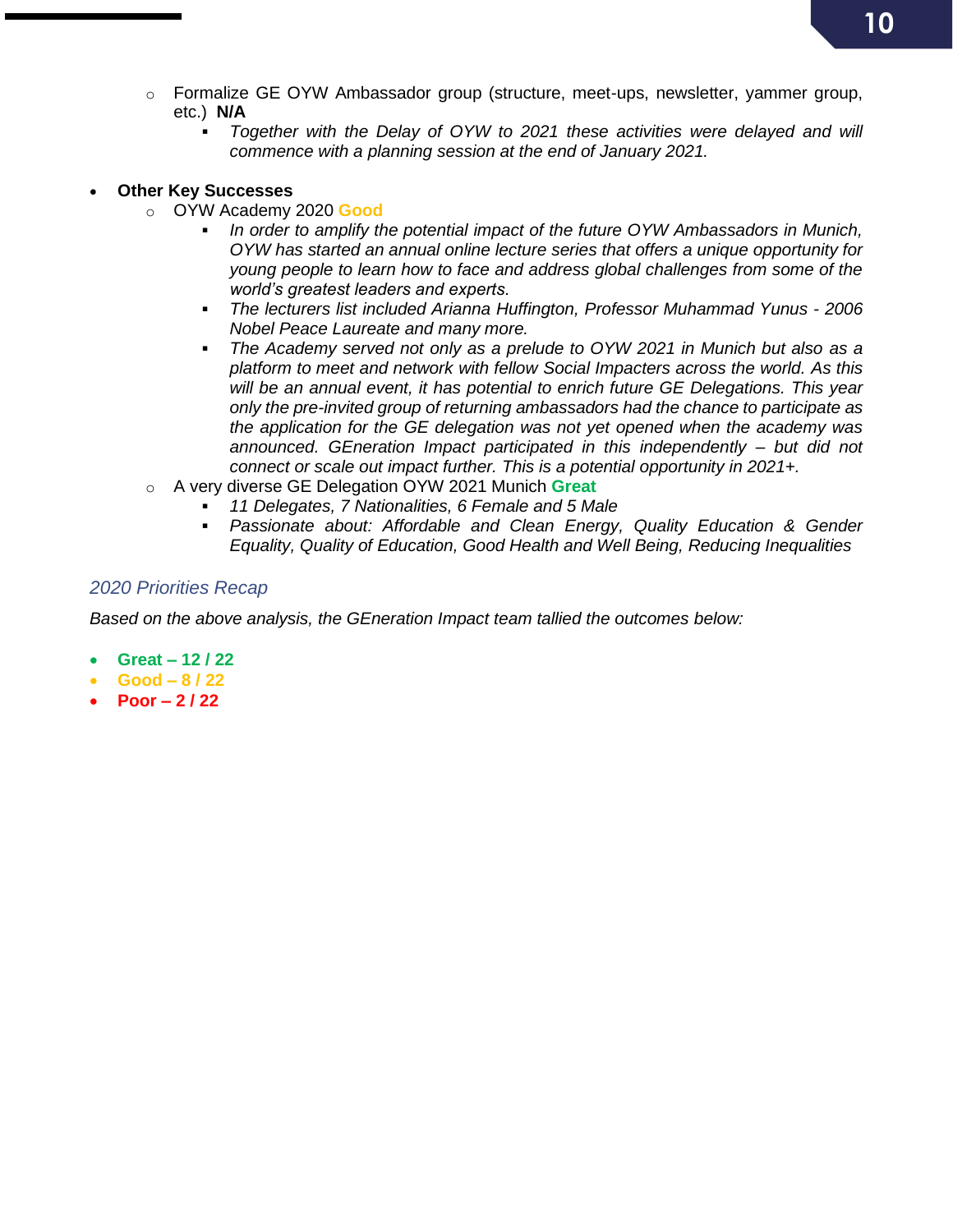## <span id="page-10-0"></span>**2021 Priorities and Goals**

In December of 2020 we gathered as a core team to identify, understand, and document who GEneration Impact's key stakeholders are and their pain points that we as an organization are aiming to address. In tandem, based off our experiences in the past year we created, presented, and ranked a list of "big ideas" to be executed in the future. The ideas that were prioritized were the highest impacted priorities and goals for 2021.

#### *2021 Priorities, Goals, and Metrics*

The top three priorities are outlined below with specific sub-goals.

*Priority: Strategic Growth-* Grow strategic operations for GEneration Impact for increased organizational growth, longevity, & stability.

Goal: Execute Core Team capacity expansion.

This was the highest priority goal for GEneration Impact going into 2021. The purpose behind this goal was to expand the operations core team of the organization to support the increased growth and ensure longevity and stability. The Core Team plans expand from 6 to 15 individuals with clear expectations, responsibilities, and desired qualifications outlined for each role.

The key metric for this goal is the following: Have all 15 Core Team members identified by March 2021.

Goal: Ramp-up new Core Team members to a fully operational team.

Outlined by each committee chair of the new GEneration Impact Core Team, each new Core Team member will have to execute a ramp-plan to be fully onboarded to the organization.

The key metric for this goal is the following: Have the entire Core Team fully operational by May 2021.

#### *Priority: Partnership for the Global Goals*

Goal: Create a healthy pipeline of projects and resource projects that impact the Global Goals. The key metric for this goal is the following: By the end of 2021 GEneration Impact has resourced at a minimum of 10 projects that have sustainable impact to the organization.

Goal: Optimize & operationalize project submission, on-boarding, & off-boarding of project teams.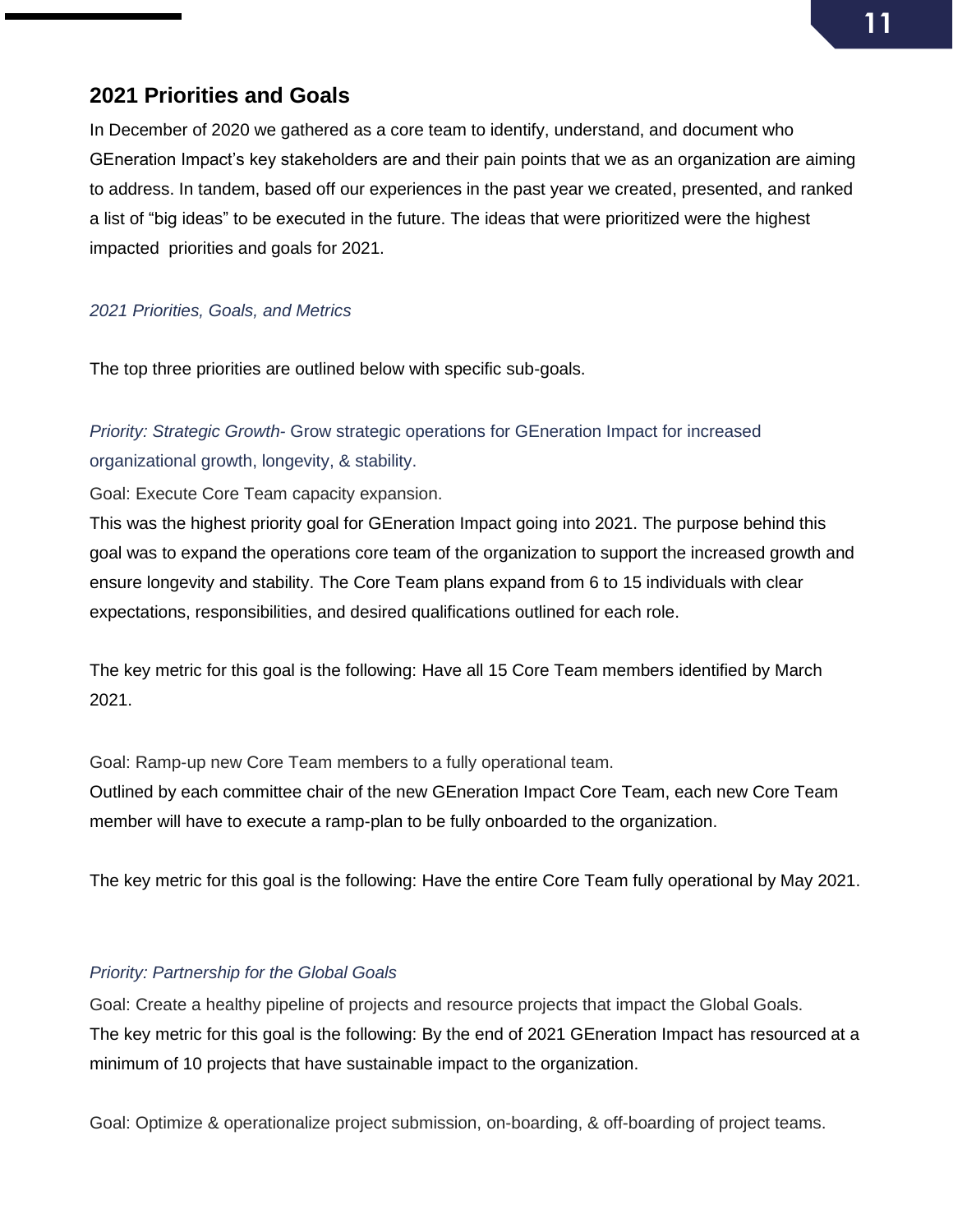The key metric for this goal is the following: Ensure GEneration Impact's key stakeholders have visibility and access to information on project submission, on-boarding, and off-boarding by December 2021.

#### *Priority: Community of Social Impacters GE*

Goal: Regularly recruit, engage, and educate Impact Generator community The key metric for this goal is the following: Ensure GEneration Impact has at a minimum maintained the 127 Impact Generator members in the current network by December 2021.

Goal: Grow role & responsibilities of Impact Ambassadors

The key metric for this goal is the following: Ensure Impact Ambassadors have visibility and understanding to their role, responsibilities, and expectations by December 2021.

Goal: Support creation & on-boarding of OYW GE Delegation

The key metric for this goal is the following: GEneration Impact has onboarded the 2021 OYW GE Delegation and executed the application process for the 2022 OYW GE Delegation by December 2021.

Goal: Execute regular updates through communications channels which includes at a minimum:

-Yearly Broadcast

-Yearly Impact Report

-Quarterly Newsletter

-Quarterly Project Sharing

The key metric for this goal is the following: Each of the above communication methods have been executed in a timely manner by December 2021.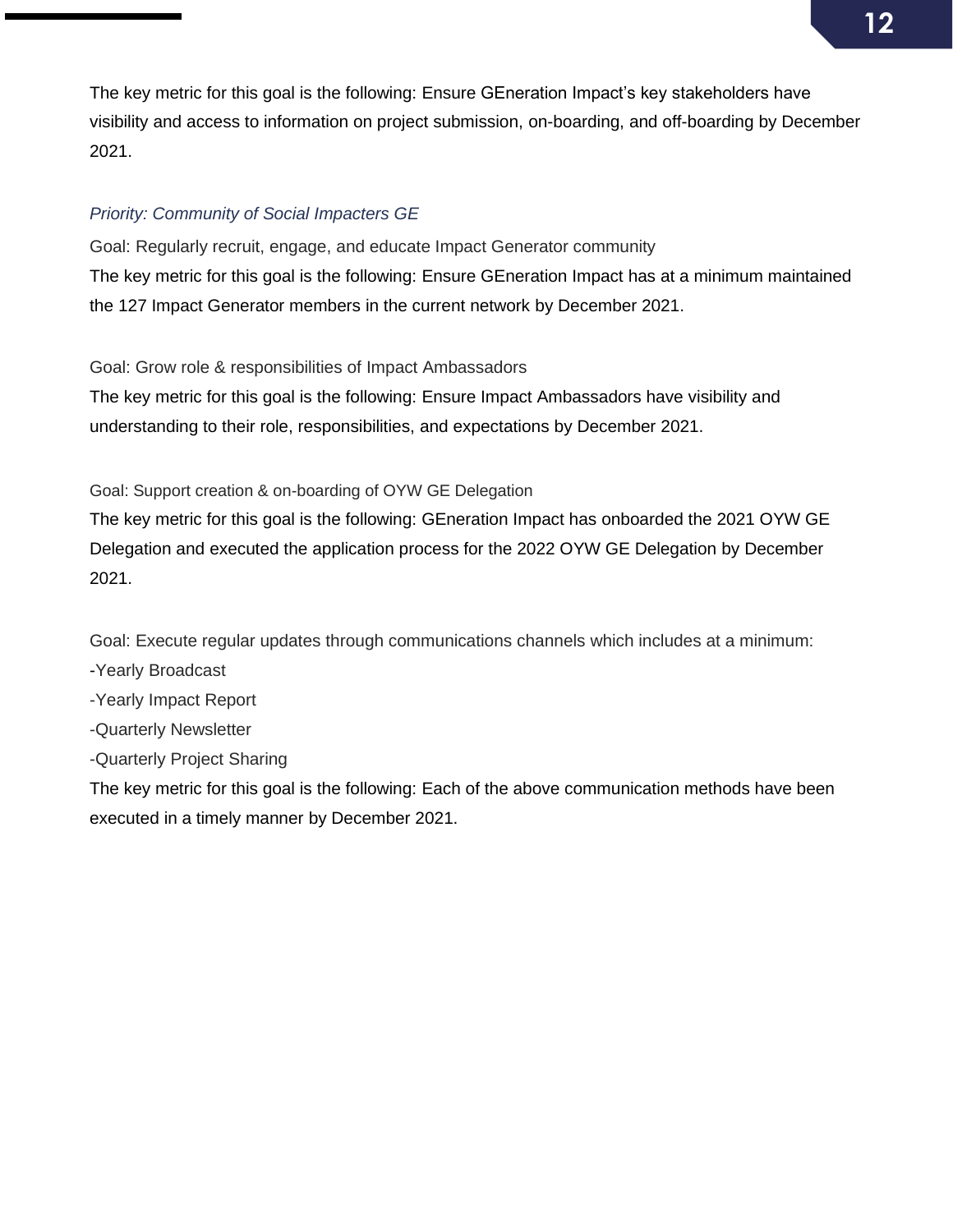## <span id="page-12-0"></span>**PROJECT PORTFOLIO IMPACT REVIEW**

## <span id="page-12-1"></span>**Closed Project Impact Review**

.

In the first year of our annual report, the GEneration Impact team will be sharing an overview of all closed projects to date. In future reports, the team will outline only projects closed since that date.

| <b>Project Stats</b>                  | Team size $-4$<br>$\bullet$                                                                                                                                                                                                                                                                                                                                                                                                                                                                                                                                                                                                                                                                                                      |
|---------------------------------------|----------------------------------------------------------------------------------------------------------------------------------------------------------------------------------------------------------------------------------------------------------------------------------------------------------------------------------------------------------------------------------------------------------------------------------------------------------------------------------------------------------------------------------------------------------------------------------------------------------------------------------------------------------------------------------------------------------------------------------|
|                                       | Duration $-$ 8 months                                                                                                                                                                                                                                                                                                                                                                                                                                                                                                                                                                                                                                                                                                            |
|                                       | Featured at One Young World<br>$\bullet$                                                                                                                                                                                                                                                                                                                                                                                                                                                                                                                                                                                                                                                                                         |
|                                       | Identify financing opportunities for the expansion of the Center for                                                                                                                                                                                                                                                                                                                                                                                                                                                                                                                                                                                                                                                             |
| <b>Problem Statement</b>              | Public Health and Development (CPHD) and Hewatele's medical                                                                                                                                                                                                                                                                                                                                                                                                                                                                                                                                                                                                                                                                      |
|                                       | oxygen production business through the investigation and assessment<br>of various methodologies.                                                                                                                                                                                                                                                                                                                                                                                                                                                                                                                                                                                                                                 |
| <b>Global Goals</b>                   |                                                                                                                                                                                                                                                                                                                                                                                                                                                                                                                                                                                                                                                                                                                                  |
| <b>Impacted</b>                       | GG3, GG9                                                                                                                                                                                                                                                                                                                                                                                                                                                                                                                                                                                                                                                                                                                         |
| <b>Type of Project</b>                | Research + Evaluation, Financial Consulting                                                                                                                                                                                                                                                                                                                                                                                                                                                                                                                                                                                                                                                                                      |
| <b>Outcome</b>                        | 60+ detailed guide on financing opportunities and short, / medium, and                                                                                                                                                                                                                                                                                                                                                                                                                                                                                                                                                                                                                                                           |
|                                       | long term recommendations                                                                                                                                                                                                                                                                                                                                                                                                                                                                                                                                                                                                                                                                                                        |
| <b>How Deliverable was</b><br>created | Focused Investigation: Narrowed based on historical information<br>$\bullet$<br>utilized by similar healthcare ventures based on amount of<br>funding required and stakeholder guidance<br><b>Development Finance Institutions</b><br><b>Public Financing, Private Financings</b><br><b>Corporate Donations</b><br>۰<br>Alternative Investments (GE Partners)<br><b>Development Impact Bonds</b><br>Analysis of Landscape: Provide overview, key players, partner<br>$\bullet$<br>screenings of investment criteria, and risks / opportunities by<br>partner<br>Partner Deep-Dives: Set up and held meetings with potential<br>$\bullet$<br>partners to test assumptions and dive deeper into KPI<br>methodologies and potential |
| <b>Impact (Quantified)</b>            | Recommendations were used to raise \$2MM+ USD used to build three<br>medical oxygen facilities in East Africa, estimated to save 80K+ lives<br>by delivering oxygen to over 375+ facilities by 2020.                                                                                                                                                                                                                                                                                                                                                                                                                                                                                                                             |

### *Assist International, CPHD, and Hewatele | Oxygen Facilities Build*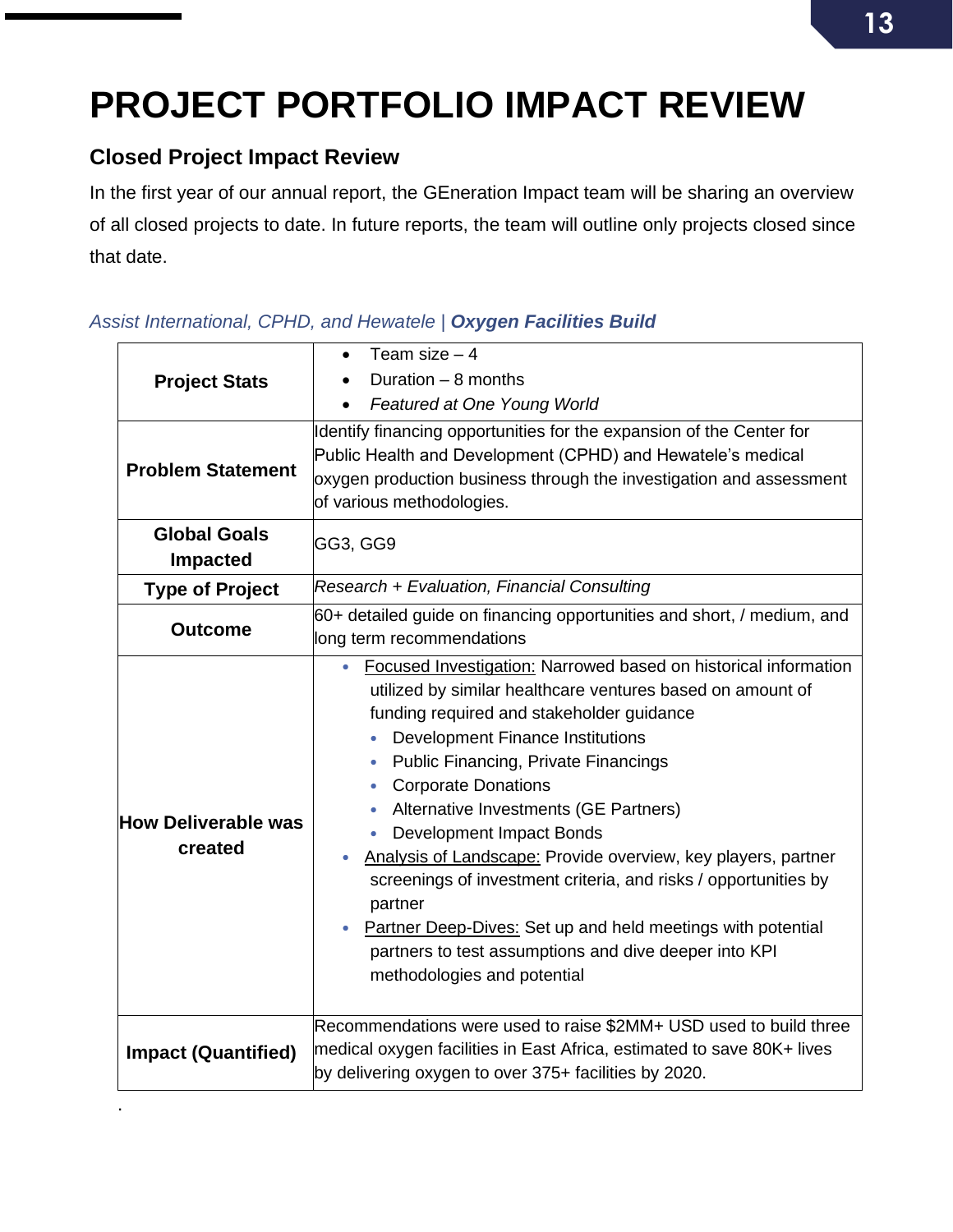## *Assist International, GE Foundation | SafeSurgery 2020 Funding*

| <b>Project Stats</b>                                                                   | Team size $-6$<br>$\bullet$                                                                                                                                                                                                                                                                                                                                                                                                                          |
|----------------------------------------------------------------------------------------|------------------------------------------------------------------------------------------------------------------------------------------------------------------------------------------------------------------------------------------------------------------------------------------------------------------------------------------------------------------------------------------------------------------------------------------------------|
|                                                                                        | Duration - 12 months                                                                                                                                                                                                                                                                                                                                                                                                                                 |
| <b>Problem Statement</b>                                                               | The SafeSurgery 2020 program was piloted with 10 hospitals in<br>Ethiopia and Tanzania. GE Foundation and Assist International were<br>looking to scale the impact to 40 hospitals or more, but did not have<br>the funds readily available, and wanted to explore sustainable<br>alternatives to grant-based funding.                                                                                                                               |
| <b>Global Goals</b>                                                                    | GG3, GG10                                                                                                                                                                                                                                                                                                                                                                                                                                            |
| <b>Impacted</b>                                                                        |                                                                                                                                                                                                                                                                                                                                                                                                                                                      |
| <b>Type of Project</b>                                                                 | <b>Research + Evaluation</b>                                                                                                                                                                                                                                                                                                                                                                                                                         |
| <b>Outcome</b>                                                                         | 20+ page guide on Results Based Financing implementation /<br>opportunities                                                                                                                                                                                                                                                                                                                                                                          |
| <b>How Deliverable was</b><br>created<br><b>Deliverable Creation</b><br><b>Process</b> | Options Evaluated: Re-allocation of existing budget,<br>$\bullet$<br>crowdfunding, potentials for partnerships, bulk sourcing, and<br>loan opportunities.<br>Final Selection: Based on feasibility and availability, the team<br>decided upon the method of Results Based Financing.<br>Implementation Plan: Investigated prior implementations,<br>existing strategy and resources, and regional challenges to<br>build out implementation proposal |
| <b>Impact (Quantified)</b>                                                             | -96 hours committed valued at \$22K (see assumptions outlined under<br>final section of report)<br>Note on sustained impact: Implementation plan was well defined, but<br>never deployed. The GEneration Impact team interviewed key<br>stakeholders to identify lessons learned - which are outlined in the<br>ending section.                                                                                                                      |

## *Assist International, Emory University, GE Foundation | Safe Water*

| <b>Project Stats</b>                   | Team size $-6$<br>$\bullet$                                                                                                                                                                                                                                                           |
|----------------------------------------|---------------------------------------------------------------------------------------------------------------------------------------------------------------------------------------------------------------------------------------------------------------------------------------|
|                                        | Duration - 14 months<br>$\bullet$                                                                                                                                                                                                                                                     |
| <b>Problem Statement</b>               | The combined organizations prior to this project had successfully<br>implemented installation and evaluation of water treatment systems for<br>35+ hospitals in Honduras, Ghana, Rwanda, Cambodia, and Uganda.<br>They were looking for a tool to support pitches for future funding. |
| <b>Global Goals</b><br><b>Impacted</b> | GG3, GG6                                                                                                                                                                                                                                                                              |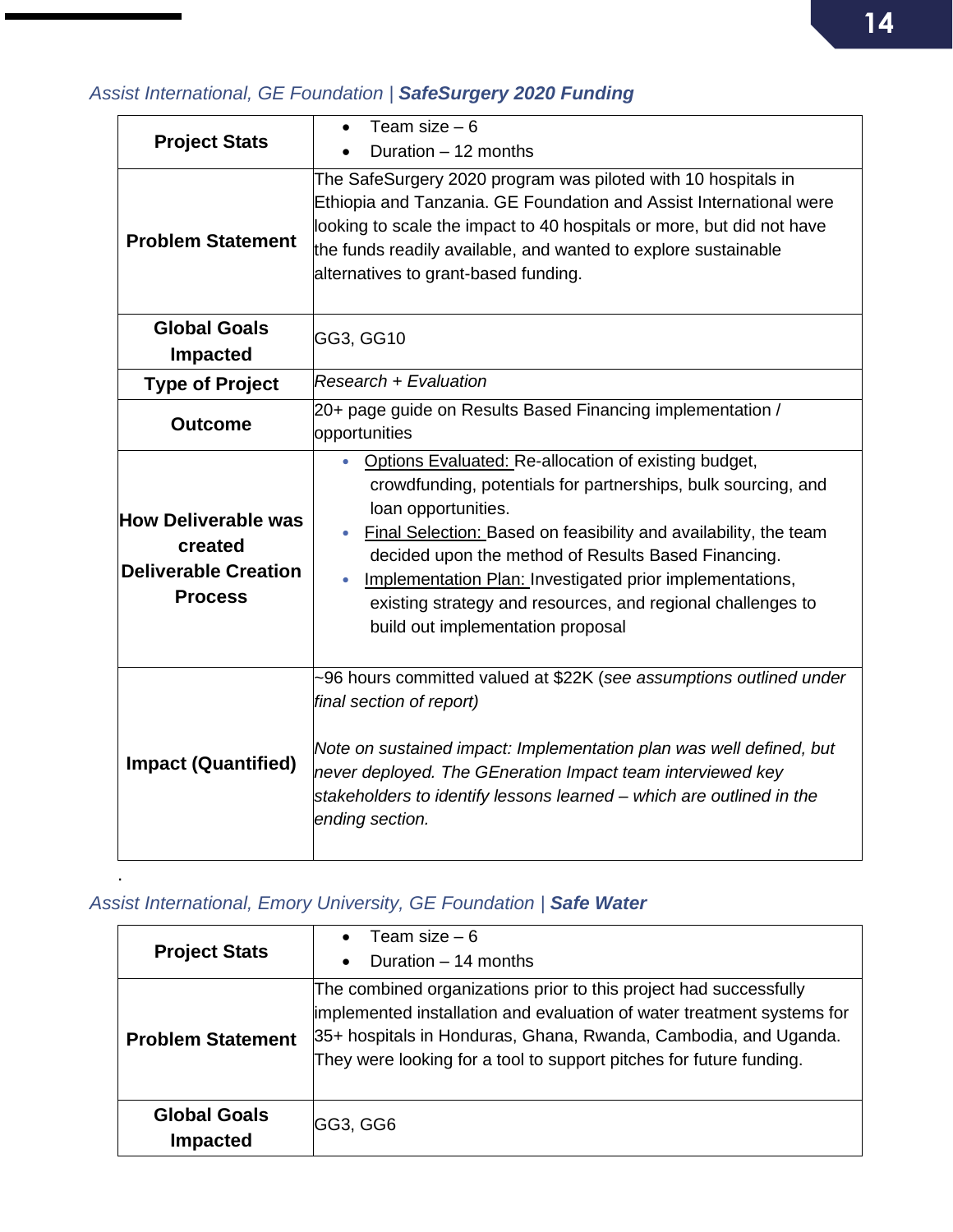| <b>Type of Project</b>                | Cost Modeling                                                                                                                                                                                                                                                                                                                |
|---------------------------------------|------------------------------------------------------------------------------------------------------------------------------------------------------------------------------------------------------------------------------------------------------------------------------------------------------------------------------|
| <b>Outcome</b>                        | Developed cost modeling tool that estimated Safe Water<br>implementation cost to be utilized when pitching to philanthropic<br>funders                                                                                                                                                                                       |
| <b>How Deliverable was</b><br>created | Working with Assist International, Emory University, and the GE<br>Foundation, the team analyzed previous costs for Safe Water<br>implementations to provide an estimated cost per facility for their safe<br>water filtration solution in medical facilities.                                                               |
| <b>Impact (Quantified)</b>            | ~112 hours committed valued at \$26K (see assumptions outlined<br>under final section of report)<br>Note on sustained impact: Cost modeling was used a few times, but<br>not at scale. The GEneration Impact team interviewed key<br>stakeholders to identify lessons learned – which are outlined in the<br>ending section. |

## *Partners in Health | Equipment and Servicing Inventory*

| <b>Project Stats</b>                   | Team size $-4$                                                                                                                                                                                                                                                                                                                                                                    |
|----------------------------------------|-----------------------------------------------------------------------------------------------------------------------------------------------------------------------------------------------------------------------------------------------------------------------------------------------------------------------------------------------------------------------------------|
|                                        | Duration - 7-8 months                                                                                                                                                                                                                                                                                                                                                             |
| <b>Problem Statement</b>               | Partners in Health has clinics globally with a large and diverse set of<br>equipment. They requested support to build out a complete inventory<br>of healthcare equipment in order to better allocate cost and resources.                                                                                                                                                         |
| <b>Global Goals</b><br><b>Impacted</b> | GG3, GG10                                                                                                                                                                                                                                                                                                                                                                         |
| <b>Type of Project</b>                 | <b>Operations Strategy &amp; Support</b>                                                                                                                                                                                                                                                                                                                                          |
| <b>Outcome</b>                         | Complete inventory across all sites and tools for a go-forward plan to<br>minimize down-time of equipment within hospital environments globally                                                                                                                                                                                                                                   |
| <b>How Deliverable was</b><br>created  | Interviewed all Partners in Health clinics in order to identify the<br>equipment which was available at the clinic – including the vendor and<br>model number<br>Built out a comprehensive inventory<br>Resale value<br>How to service<br>$\bullet$<br>Service estimate cost<br>$\bullet$<br>Contact information for each equipment<br>$\bullet$<br>Outdated / obsolete equipment |
| <b>Impact (Quantified)</b>             | ~64 hours valued at \$10K (see assumptions outlined under final<br>section of report)                                                                                                                                                                                                                                                                                             |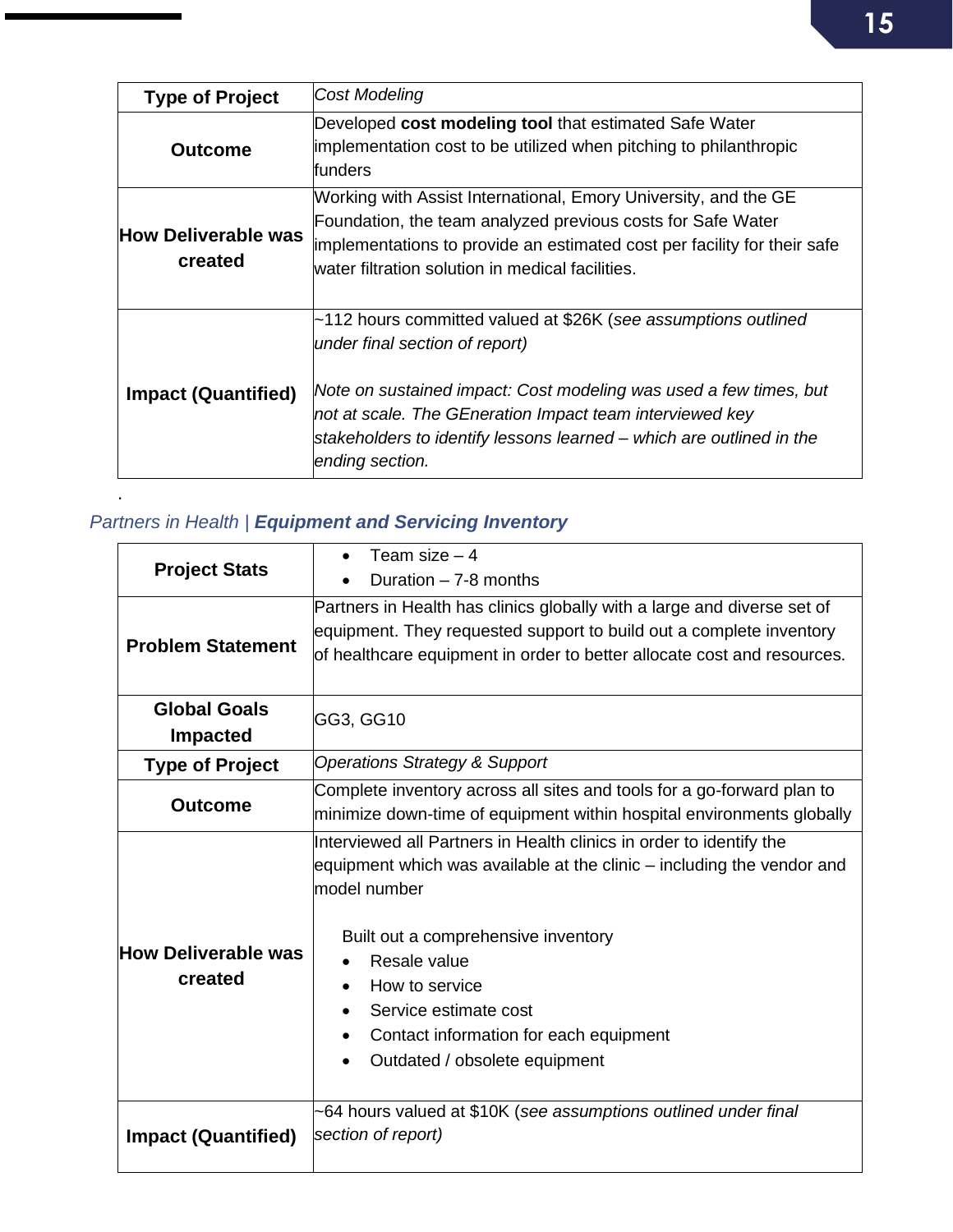| Note on sustained impact: Potential to renew this project to achieve |
|----------------------------------------------------------------------|
| objective of decision-enabling tool.                                 |

## *Partners in Health | Biomedical Engineering Technician (BMET) Training*

| <b>Project Stats</b>                   | Team size $-4$<br>Duration $-8$ months                                                                                                                                                                                                                                                                                                                                                                                                                                                                                                                         |
|----------------------------------------|----------------------------------------------------------------------------------------------------------------------------------------------------------------------------------------------------------------------------------------------------------------------------------------------------------------------------------------------------------------------------------------------------------------------------------------------------------------------------------------------------------------------------------------------------------------|
| <b>Problem Statement</b>               | Partners in Health needed to select or build a training program to meet<br>the diverse needs of their BMET technicians, who were based around<br>the globe with varied backgrounds and hospital environments. Gaps in<br>training created preventable delays in fixing hospital equipment,<br>causing a direct impact on the hospital's environment.                                                                                                                                                                                                           |
| <b>Global Goals</b><br><b>Impacted</b> | GG3, GG10                                                                                                                                                                                                                                                                                                                                                                                                                                                                                                                                                      |
| <b>Type of Project</b>                 | Research + Evaluation                                                                                                                                                                                                                                                                                                                                                                                                                                                                                                                                          |
| <b>Outcome</b>                         | Overview of ranked training options, contact information, and a Pugh<br>matrix enabling interactive re-calculation as needed.                                                                                                                                                                                                                                                                                                                                                                                                                                  |
| <b>How Deliverable was</b><br>created  | Researched 15+ training programs including universities, non-profits,<br>open-source resources, and corporations. Programs were rated based<br>on information online as well as exploratory calls with the training<br>programs.<br><b>Training Medium</b><br><b>Flexibility</b><br><b>Certification Output</b><br>Vendor-agnostic<br><b>Practical Experience</b><br><u>Etc.</u>                                                                                                                                                                               |
| <b>Impact (Quantified)</b>             | -64 hours valued at \$10K (see assumptions outlined under final<br>section of report)<br>Note on sustained impact:<br>Feedback from stakeholders:<br>"The research done by the team to identify and compare different<br>biomed training programs enabled the following<br>standardized framework to consider how to meet the<br>$\bullet$<br>professional development goals of the team<br>ability to add to the summary as we have learned about the<br>$\bullet$<br>new program<br>useful budgeting tool as funding opportunities come up for<br>training." |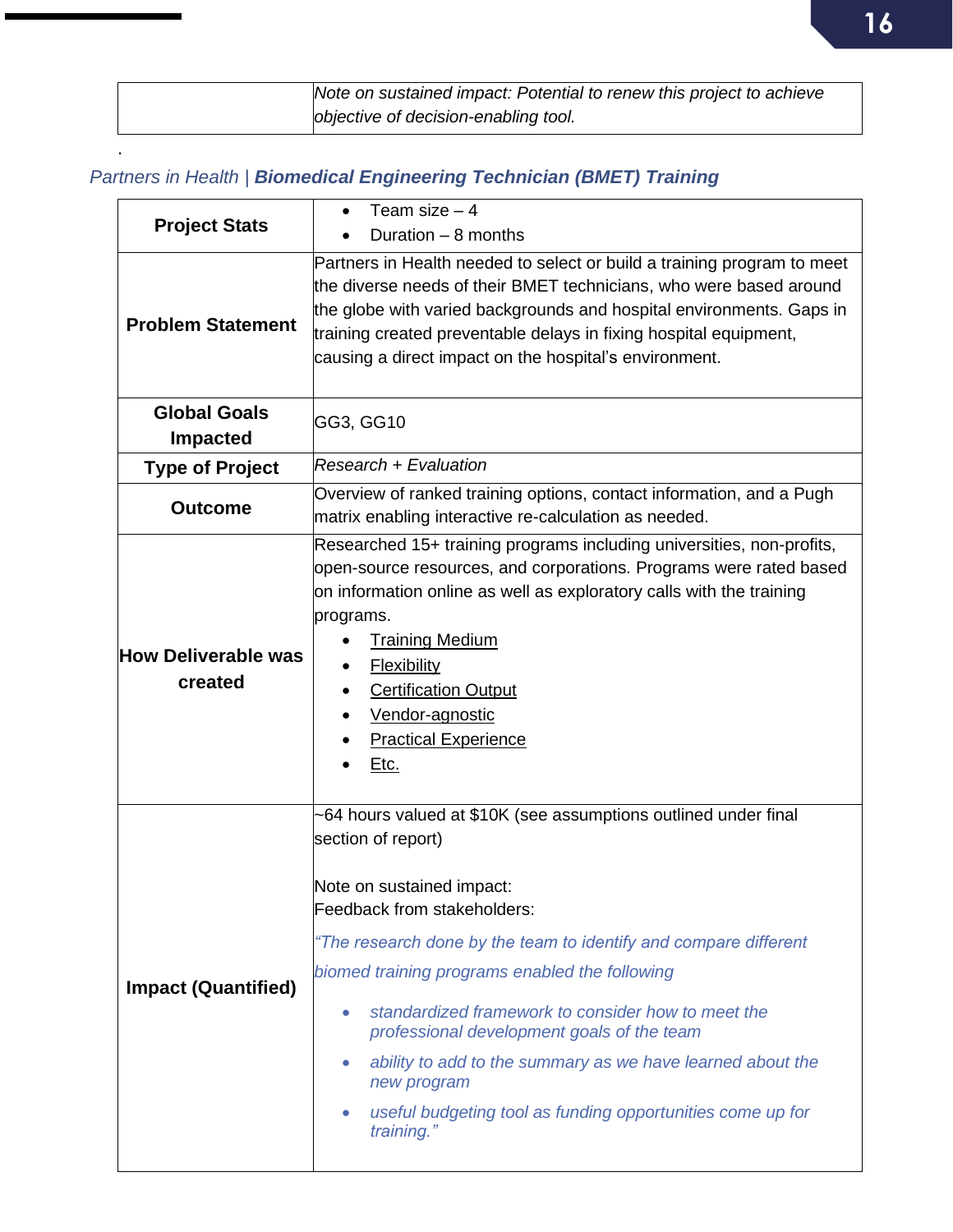## *We Are Allies | Operations Strategy and Support*

| <b>Project Stats</b>                   | Team size $-1-2$                                                                                                                                                                                                                                                                                                                                                                                                  |
|----------------------------------------|-------------------------------------------------------------------------------------------------------------------------------------------------------------------------------------------------------------------------------------------------------------------------------------------------------------------------------------------------------------------------------------------------------------------|
|                                        | Duration $-6$ months                                                                                                                                                                                                                                                                                                                                                                                              |
| <b>Problem Statement</b>               | We Are Allies was founded by physicians, pharmacists, veterans,<br>designers, and people in long-term recovery at a hackathon driven by<br>the GE Foundation and Mass General Hospital. At the end of the<br>hackathon, there was a product idea, a kit prototype, and deep domain<br>knowledge of the issue. The team was looking for support to scale the<br>idea from a prototype to a full-fledged operation. |
| <b>Global Goals</b><br><b>Impacted</b> | GG1, GG3, GG9                                                                                                                                                                                                                                                                                                                                                                                                     |
| <b>Type of Project</b>                 | <b>Operations Strategy and Support</b>                                                                                                                                                                                                                                                                                                                                                                            |
| <b>Outcome</b>                         | Strategy outlined for the below areas                                                                                                                                                                                                                                                                                                                                                                             |
| <b>How Deliverable was</b><br>created  | The team supported building out strategy for the following areas:<br>How to scale product from a prototype to a manufactured<br>product<br>Identification of required materials to manufacture at scale<br>How to build a supply chain around the product<br>Identifying and speaking with suppliers<br>Supporting sourcing of required materials<br>Working with a fulfillment organization                      |
| <b>Impact (Quantified)</b>             | ~48 hours estimated to have a value of \$3,692.31. (Outline of<br>assumptions of estimate in appendix)                                                                                                                                                                                                                                                                                                            |

## *We Are Allies | Website Development and Marketing*

| <b>Project Stats</b>       | Team size $-1-2$                                                                                                                         |
|----------------------------|------------------------------------------------------------------------------------------------------------------------------------------|
|                            | Duration $-7-8$ months                                                                                                                   |
|                            | After the supply chain for the start-up was built, We Are Allies required<br>a landing page by which potential customers could reach the |
| <b>Problem Statement</b>   | product. They had completed production up front and needed to                                                                            |
|                            | create a means to support distribution by demand.                                                                                        |
|                            |                                                                                                                                          |
| <b>Global Goals</b>        | GG1, GG3, GG9                                                                                                                            |
| <b>Impacted</b>            |                                                                                                                                          |
| <b>Type of Project</b>     | Website Development / Marketing                                                                                                          |
| <b>Outcome</b>             | Website developed and Facebook ad strategy                                                                                               |
|                            | Identified and outlined user personas required through 1 on 1                                                                            |
| <b>How Deliverable was</b> | development with core team at We Are Allies                                                                                              |
| created                    |                                                                                                                                          |
|                            | <b>Worked with Facebook</b> to develop targeted ads to reach population                                                                  |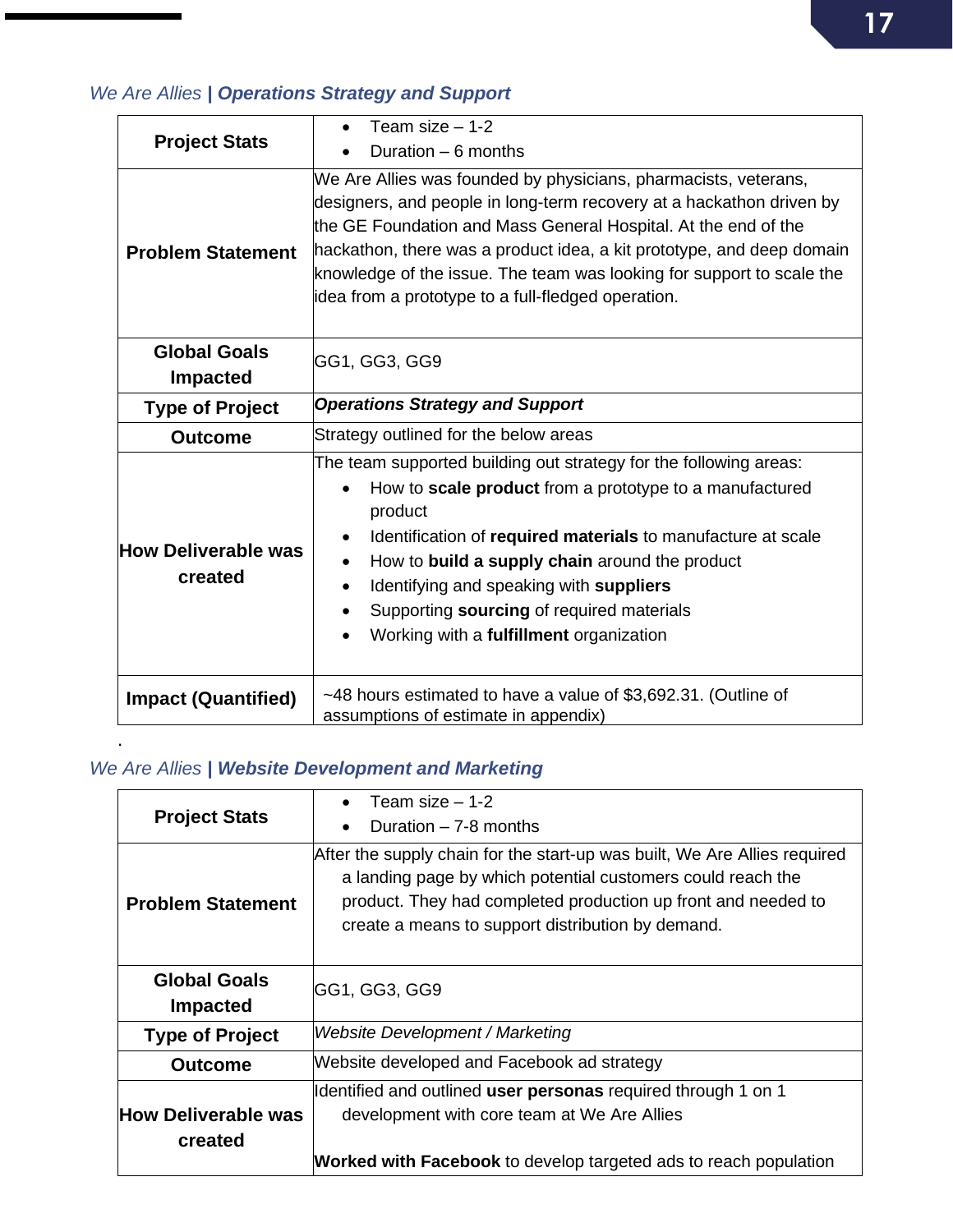|                            | Created and designed website to function as a landing page:<br>Summarize the mission statement<br>Showcase the product to potential customers<br>$\bullet$<br>• Fulfill orders on an e-commerce platform |
|----------------------------|----------------------------------------------------------------------------------------------------------------------------------------------------------------------------------------------------------|
| <b>Impact (Quantified)</b> | Awarded FB social entrepreneurship (\$5000 in ad credits +<br>mentorship), and 3000+ unique visitors to the website. 70+ opioid<br>response kits sold with potential to save lives.                      |

## *Nuway Safe | Phase I Business Model*

| <b>Project Stats</b>                   | Team size $-3$                                                                                                                                                                                                                                                                                                                                                                                                                                                                                 |
|----------------------------------------|------------------------------------------------------------------------------------------------------------------------------------------------------------------------------------------------------------------------------------------------------------------------------------------------------------------------------------------------------------------------------------------------------------------------------------------------------------------------------------------------|
|                                        | Duration $-4$ months                                                                                                                                                                                                                                                                                                                                                                                                                                                                           |
| <b>Problem Statement</b>               | Nuway Safe, a new startup focused on production of a safety belt<br>for boda boda (bicycle / motorcycle taxis), was looking for support<br>in building out their business strategy. Phase 1 of this project was<br>focused on market sizing, revenue, and burn rate in order to<br>support setting up a budget.                                                                                                                                                                                |
| <b>Global Goals</b><br><b>Impacted</b> | GG3, GG5, GG9                                                                                                                                                                                                                                                                                                                                                                                                                                                                                  |
| <b>Type of Project</b>                 | <b>Strategy Consulting</b>                                                                                                                                                                                                                                                                                                                                                                                                                                                                     |
| <b>Outcome</b>                         | Comprehensive business strategy which was then used to approach<br>investors based on calculated revenue generation and burn rate.                                                                                                                                                                                                                                                                                                                                                             |
| <b>How Deliverable was</b><br>created  | Interviewed owner and team and created market sizing based<br>$\bullet$<br>on research of the product and available market for advertising<br>Estimated revenue projections and timelines both for current<br>$\bullet$<br>production within Uganda and models related to expansion to<br>other countries / markets<br>Calculated burn rate based on revenue projections and<br>$\bullet$<br>estimated expenses - including product supplies, legal fees,<br>etc. and fed into budget creation |
| <b>Impact (Quantified)</b>             | ~32 hours estimated to have a value of \$3,692.31. (Outline of<br>assumptions of estimate in appendix)                                                                                                                                                                                                                                                                                                                                                                                         |

## *Nuway | Phase II Business Model*

| <b>Project Stats</b>     | Team size $-4$<br>$\bullet$                                                                                                                                                                                                          |
|--------------------------|--------------------------------------------------------------------------------------------------------------------------------------------------------------------------------------------------------------------------------------|
|                          | Duration $-6$ months                                                                                                                                                                                                                 |
| <b>Problem Statement</b> | Following the phase I business model project which supported the<br>creation of a budget through revenue and expense projections, the<br>Nuway team requested support with marketing, pricing structures,<br>and business valuation. |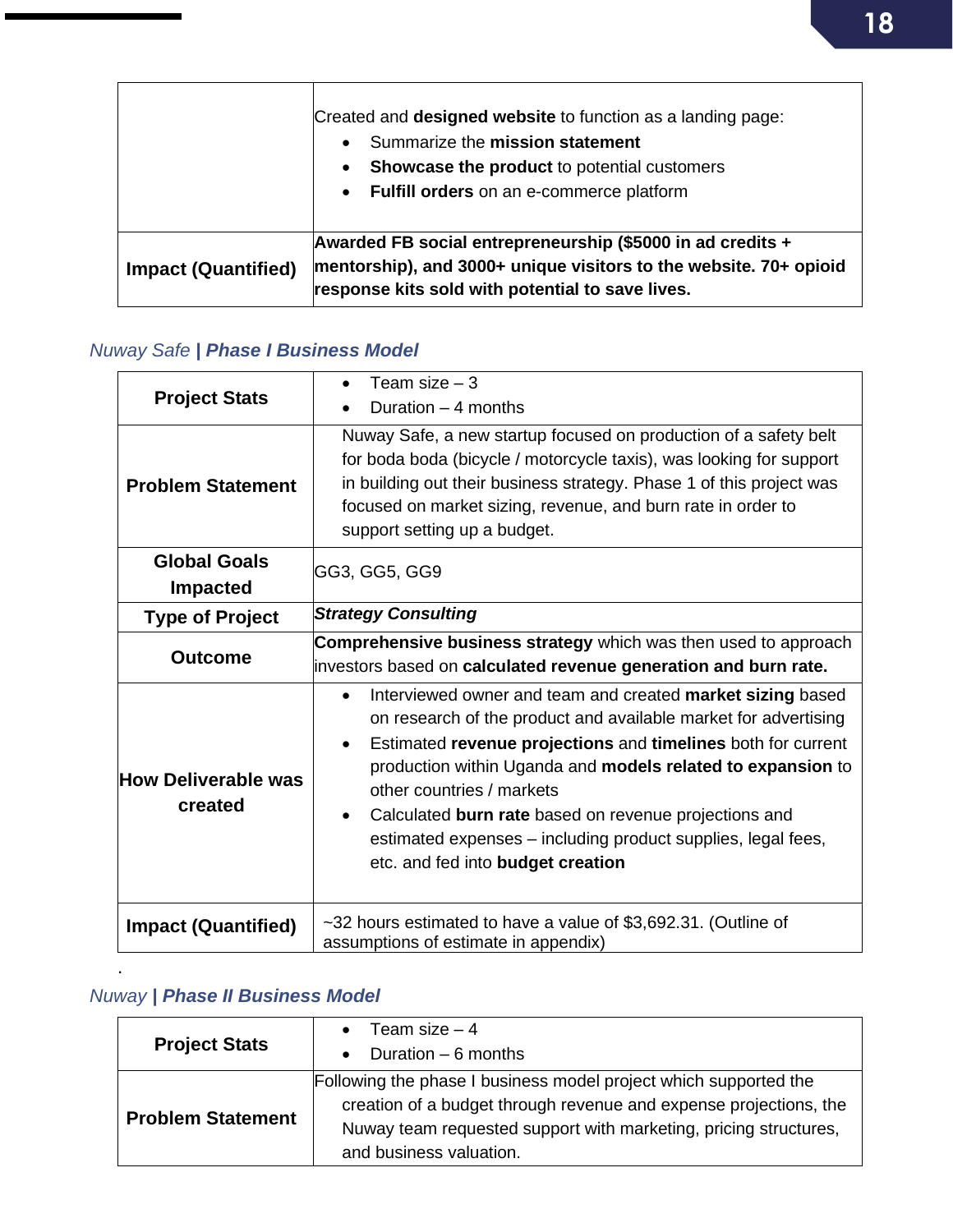| <b>Global Goals</b><br><b>Impacted</b> | GG1, GG3, GG9                                                                                                                                                                                                                                                                                                                                                                                                                                                                                                                                                                                                                                                     |
|----------------------------------------|-------------------------------------------------------------------------------------------------------------------------------------------------------------------------------------------------------------------------------------------------------------------------------------------------------------------------------------------------------------------------------------------------------------------------------------------------------------------------------------------------------------------------------------------------------------------------------------------------------------------------------------------------------------------|
| <b>Type of Project</b>                 | <b>Website Development / Marketing</b>                                                                                                                                                                                                                                                                                                                                                                                                                                                                                                                                                                                                                            |
| <b>Outcome</b>                         | Comprehensive business strategy including advertising strategy,<br>pricing structure, and company valuation methodology                                                                                                                                                                                                                                                                                                                                                                                                                                                                                                                                           |
| How Deliverable was<br>created         | Advertising / Marketing strategy: Based on desired mode of<br>advertising (on the back of the boda boda), team provided a list<br>of potential customers to reach out to<br>Built out multiple charging and pricing structures for the<br>implementation and execution of the marketing and advertising<br>strategy<br>Supported company valuation – created interactive model<br>which enabled the input of patents, employee skills, etc. to<br>support business valuation<br>Venture capital v discounted cash flow<br>Post money valuation + pre money valuation<br>$\circ$<br>Recommendation of which method to use based on<br>$\Omega$<br>company maturity |
| <b>Impact (Quantified)</b>             | ~48 hours estimated to have a value of \$7,384.62. (Outline of<br>assumptions of estimate in appendix)                                                                                                                                                                                                                                                                                                                                                                                                                                                                                                                                                            |

## *Whole Forest | Target Customer Landscape*

| <b>Project Stats</b>                   | Team size $-4$                                                                                                                                                                                                                                                                                                                                                                                       |
|----------------------------------------|------------------------------------------------------------------------------------------------------------------------------------------------------------------------------------------------------------------------------------------------------------------------------------------------------------------------------------------------------------------------------------------------------|
|                                        | Duration $-6$ months                                                                                                                                                                                                                                                                                                                                                                                 |
|                                        | Whole Forest is currently in the customer interview phase of their<br>project and is trying to understand the landscape of their business                                                                                                                                                                                                                                                            |
| <b>Problem Statement</b>               | more.                                                                                                                                                                                                                                                                                                                                                                                                |
| <b>Global Goals</b><br><b>Impacted</b> | GG15                                                                                                                                                                                                                                                                                                                                                                                                 |
| <b>Type of Project</b>                 | Target Customer Landscape                                                                                                                                                                                                                                                                                                                                                                            |
| <b>Outcome</b>                         | Curated portfolio of targeted stakeholders spanning A&E firms, design<br>groups, universities, and hospitality professionals, with key contacts<br>and relevant sustainability programs to support Whole Forests'<br>lconsumer research.                                                                                                                                                             |
| <b>How Deliverable was</b><br>created  | <b>Brainstorm-</b> Each member of the team brainstormed 5-10<br>companies/organizations to research that fell into various<br>business sectors and were of various sizes.<br><b>Template Creation-</b> A template of the company portfolio was<br>created with the input of the stakeholder that included the<br>company background, locations, key contacts, and<br>sustainability program details. |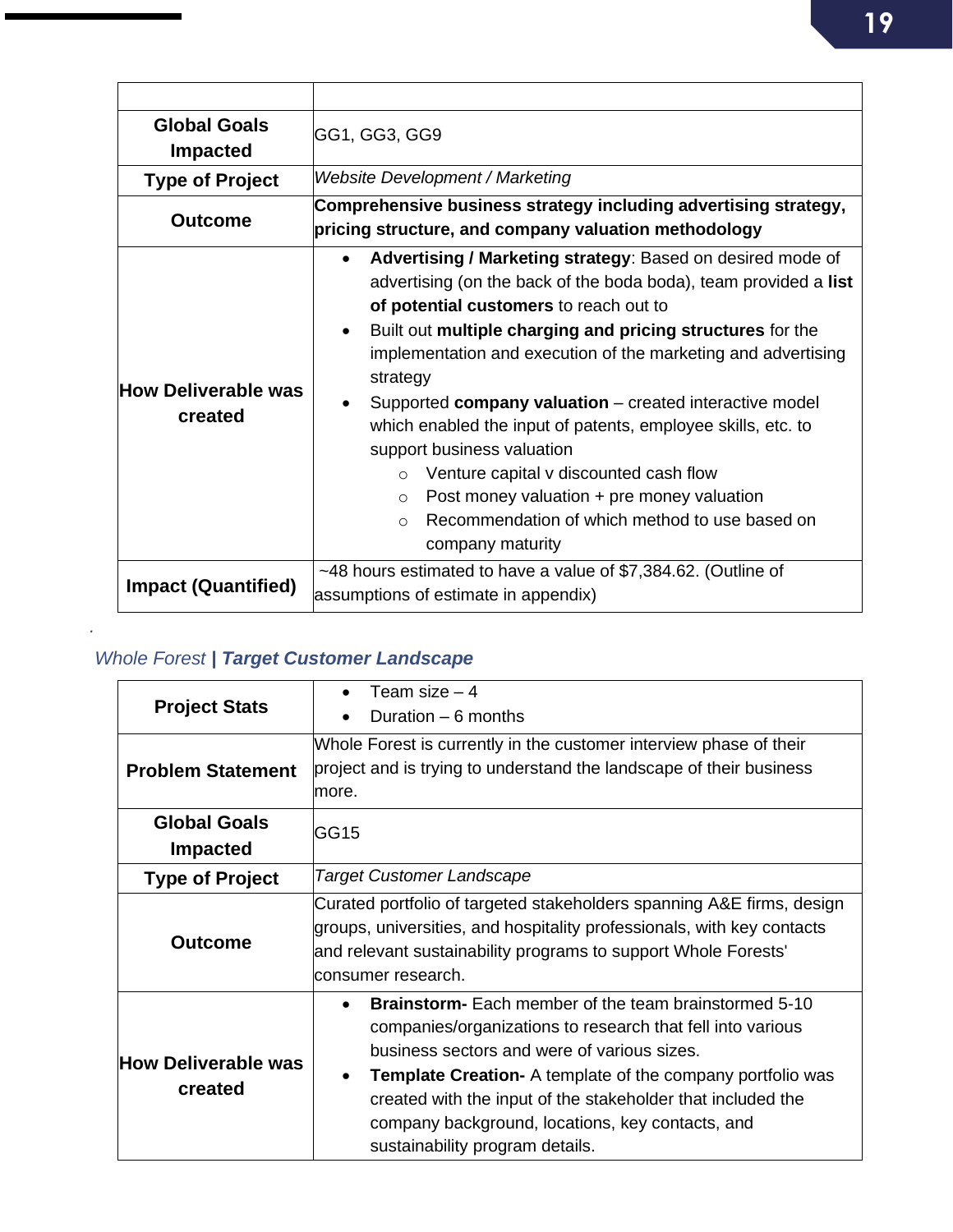|                            | Research- Each team member researched the organizations<br>filling out the template<br>• Final Deliverable – 32 page document that outlines 25<br>potential customer organizations. |
|----------------------------|-------------------------------------------------------------------------------------------------------------------------------------------------------------------------------------|
|                            |                                                                                                                                                                                     |
| <b>Impact (Quantified)</b> | $~192$ hours estimated to have a value of \$7,384.62. (Outline of<br>assumptions of estimate in appendix)                                                                           |

## <span id="page-19-0"></span>**Open Projects**

## *Catie's Closet | Mobile App Development (July 28th 2020)*

| Team size                  |                                                                                                                                                                                                                                 |
|----------------------------|---------------------------------------------------------------------------------------------------------------------------------------------------------------------------------------------------------------------------------|
| <b>Problem Statement</b>   | Boston University students have previously partnered with<br>Catie's Closet to produce MVP 1 & 2 of a new app used to<br>encourage clothing and product donations. This team will<br>continue iterating app for product launch. |
| Global Goals<br>Impacted   | <b>GG1, GG4, GG11</b>                                                                                                                                                                                                           |
| <b>Type of Deliverable</b> | Digital App Development                                                                                                                                                                                                         |

## *Catie's Closet | Be Me Merchandising (August 7th 2020)*

| <b>Team size</b>         |                                                                                                                                                                                                                                                                |
|--------------------------|----------------------------------------------------------------------------------------------------------------------------------------------------------------------------------------------------------------------------------------------------------------|
| <b>Problem Statement</b> | Catie's Closet launched a new trademark for their logo "Be Me", which<br>encourages self-expression and confidence. Their goal is to encourage<br>local vendors to utilize this brand on apparel and have a portion of the<br>sales donated to Catie's Closet. |
| Global Goals Impacted    | GG1, GG4, GG11                                                                                                                                                                                                                                                 |
| Type of Deliverable      | Sales, Marketing                                                                                                                                                                                                                                               |

### *Catie's Closet | Document Procurement Pipeline (July 14th 2020)*

| Team size                       |                                                                                                                                                                                                                                                                                      |
|---------------------------------|--------------------------------------------------------------------------------------------------------------------------------------------------------------------------------------------------------------------------------------------------------------------------------------|
| <b>Problem Statement</b>        | Catie's Closet has two distribution centers in Mass. Their next step is<br>to scale and repeat strategically in urban and rural locations to<br>support national growth. This requires supply chain skill to develop a<br>robust regionalized pipeline from companies & individuals. |
| <b>Global Goals</b><br>Impacted | GG1, GG4, GG11                                                                                                                                                                                                                                                                       |
| <b>Type of Deliverable</b>      | Supply Chain, Scalability                                                                                                                                                                                                                                                            |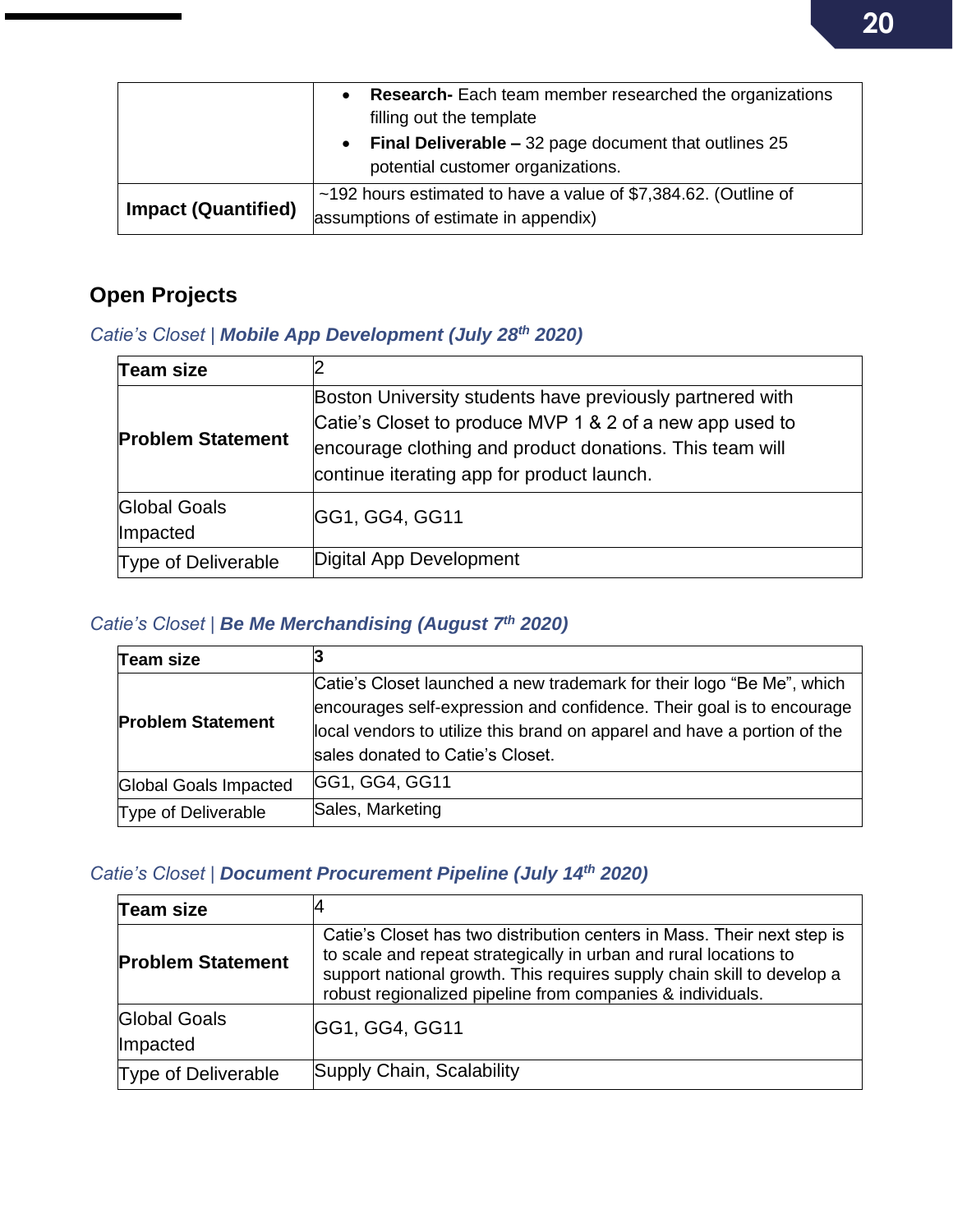#### *Catie's Closet | Website Improvement (July 17 th 2020)*

| Team size                       |                                                                                                                                                                                                            |
|---------------------------------|------------------------------------------------------------------------------------------------------------------------------------------------------------------------------------------------------------|
| <b>Problem Statement</b>        | Update Catie's Closet's website to reflect and aid in the<br>organization's growth and expansion. This team will take a<br>marketing approach to improve user experience (UX) and<br>website capabilities. |
| <b>Global Goals</b><br>Impacted | GG1, GG4, GG11                                                                                                                                                                                             |
| <b>Type of Deliverable</b>      | Digital Web Development, Marketing                                                                                                                                                                         |

### *Kijenzi | Internal Communications Tool (September 3 rd 2020)*

| Team size                |                                                                                                                                                                                                                                                                                                                                                                                                                                                                                         |
|--------------------------|-----------------------------------------------------------------------------------------------------------------------------------------------------------------------------------------------------------------------------------------------------------------------------------------------------------------------------------------------------------------------------------------------------------------------------------------------------------------------------------------|
| <b>Problem Statement</b> | Kijenzi currently uses AirTable to store information, manage orders,<br>and customer communication, they are looking for a sustainable<br>solution. Kijenzi is looking for a motivated team to help them research<br>off-the-shelf software solutions, their current process, and select or<br>create the best solution for their needs. Team members will work with<br>relevant Kijenzi stakeholders to implement, migrate, and hand-off a<br>context appropriate management solution. |
| Global Goals Impacted    | GG3, GG8, GG9                                                                                                                                                                                                                                                                                                                                                                                                                                                                           |
| Type of Deliverable      | Digital                                                                                                                                                                                                                                                                                                                                                                                                                                                                                 |

## *Kijenzi | Business Plan (August 7th 2020)*

| Team size                  |                                                                                                                                                                                                                                                                                                    |
|----------------------------|----------------------------------------------------------------------------------------------------------------------------------------------------------------------------------------------------------------------------------------------------------------------------------------------------|
|                            | As Kijenzi expands their operations, they need to also expand to new<br>sources of investor funding. They are currently looking for a dedicated<br>team to create a robust, investor ready business plan. Previous<br>funding sources include Ben Franklin Technology Partners and<br>VentureWell. |
| <b>Problem Statement</b>   | Project members will work closely with co-founder John Gershenson<br>to deliver a financial analysis and business plan. Deliverables include:<br>Current state & projected financial Analysis                                                                                                      |
|                            | Creation of business evaluation & plan that is readily adaptable<br>for global grant applications from foundations & government<br>organizations (USAID, UKAID, The Lemelson Foundation, etc)                                                                                                      |
| Global Goals<br>Impacted   | GG3, GG8, GG9                                                                                                                                                                                                                                                                                      |
| <b>Type of Deliverable</b> | <b>Finance Modeling, Business Planning</b>                                                                                                                                                                                                                                                         |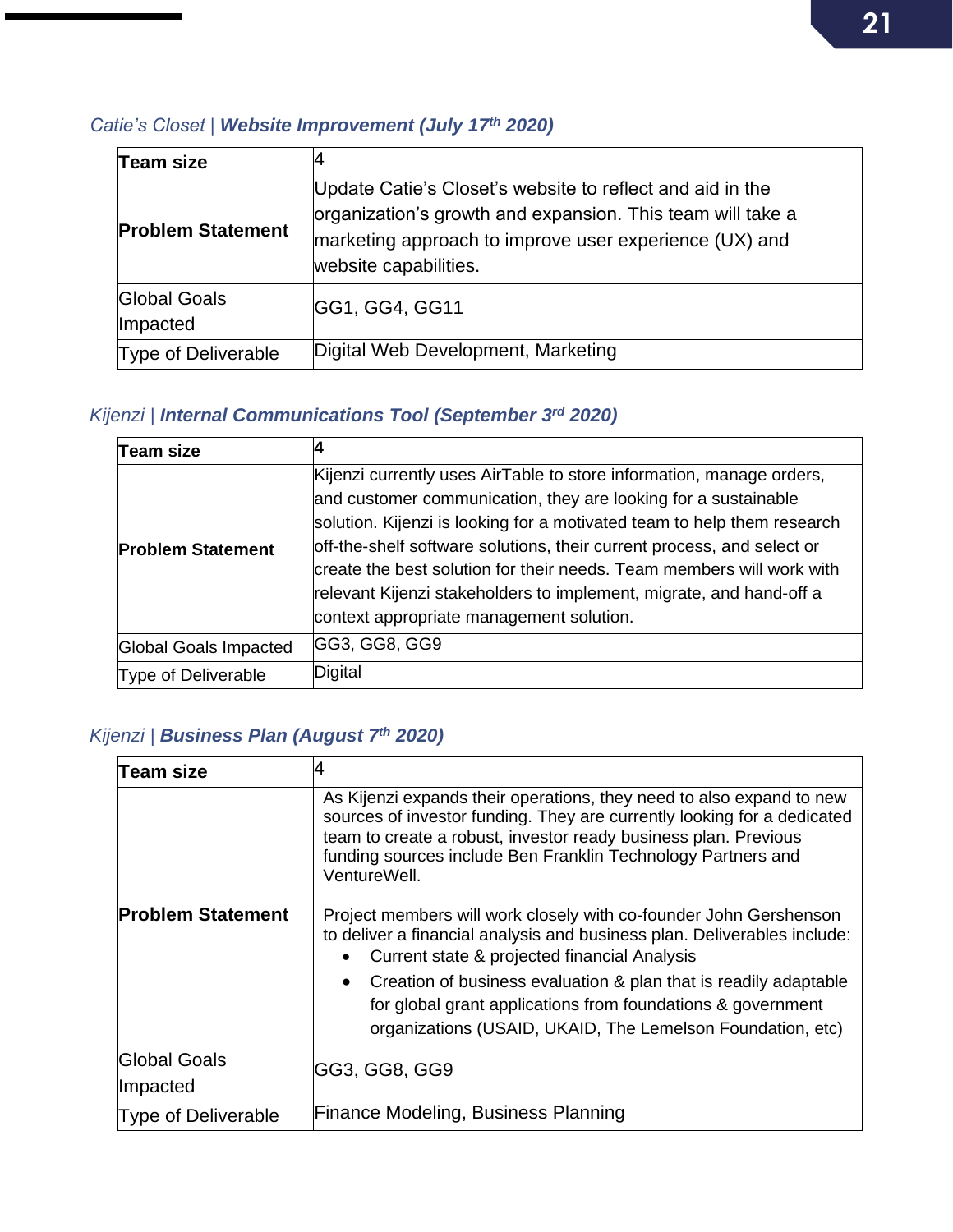## *NaloxBox | Technical Design (June 23rd 2020)*

| <b>Team size</b>         |                                                                                                                                                                                 |
|--------------------------|---------------------------------------------------------------------------------------------------------------------------------------------------------------------------------|
| <b>Problem Statement</b> | NaloxBox would like to increase the tracking of the boxes sold to help<br>understand utilization rates, utilization locations, and help track<br>implementation of the product. |
| Global Goals Impacted    | GG3, GG10                                                                                                                                                                       |
| Type of Deliverable      | Lean & Supply Chain consulting                                                                                                                                                  |

### *NaloxBox | Supply Chain Expansion (May 20th 2020)*

| Team size                  |                                                                                                                                                                                                                                                                                                                                    |
|----------------------------|------------------------------------------------------------------------------------------------------------------------------------------------------------------------------------------------------------------------------------------------------------------------------------------------------------------------------------|
| <b>Problem Statement</b>   | NaloxBox's near-term goals are to further scale sales and distribution<br>nationally and expand internationally. One of its most immediate needs<br>is an analysis of its supply chain operations to assure quality, minimize<br>costs, and improve efficiency of production and inventory practices to<br>meet increasing demand. |
| Global Goals Impacted      | GG3, GG10                                                                                                                                                                                                                                                                                                                          |
| <b>Type of Deliverable</b> | Lean & Supply Chain Consulting                                                                                                                                                                                                                                                                                                     |

#### *Q2Q Health | Mobile App Development (April 23rd , 2020)*

| Team size                              |                                                                                                                                                                                                                                                                                                                                                                                                                 |  |
|----------------------------------------|-----------------------------------------------------------------------------------------------------------------------------------------------------------------------------------------------------------------------------------------------------------------------------------------------------------------------------------------------------------------------------------------------------------------|--|
| <b>Problem Statement</b>               | Q2Q (Quantitative to Qualitative) Health was founded by a nurse<br>educator who is committed to reducing adverse drug events (ADE's)<br>caused by incorrect or confusing medical documentation. This<br>organization is developing a mobile app to give patients & caregivers<br>real-time, contextualized health information. The app also employs<br>predictive analytics to identify ADE-high-risk patients. |  |
| <b>Global Goals</b><br><b>Impacted</b> | GG3, GG10                                                                                                                                                                                                                                                                                                                                                                                                       |  |
| <b>Type of Deliverable</b>             | Mobile App Development                                                                                                                                                                                                                                                                                                                                                                                          |  |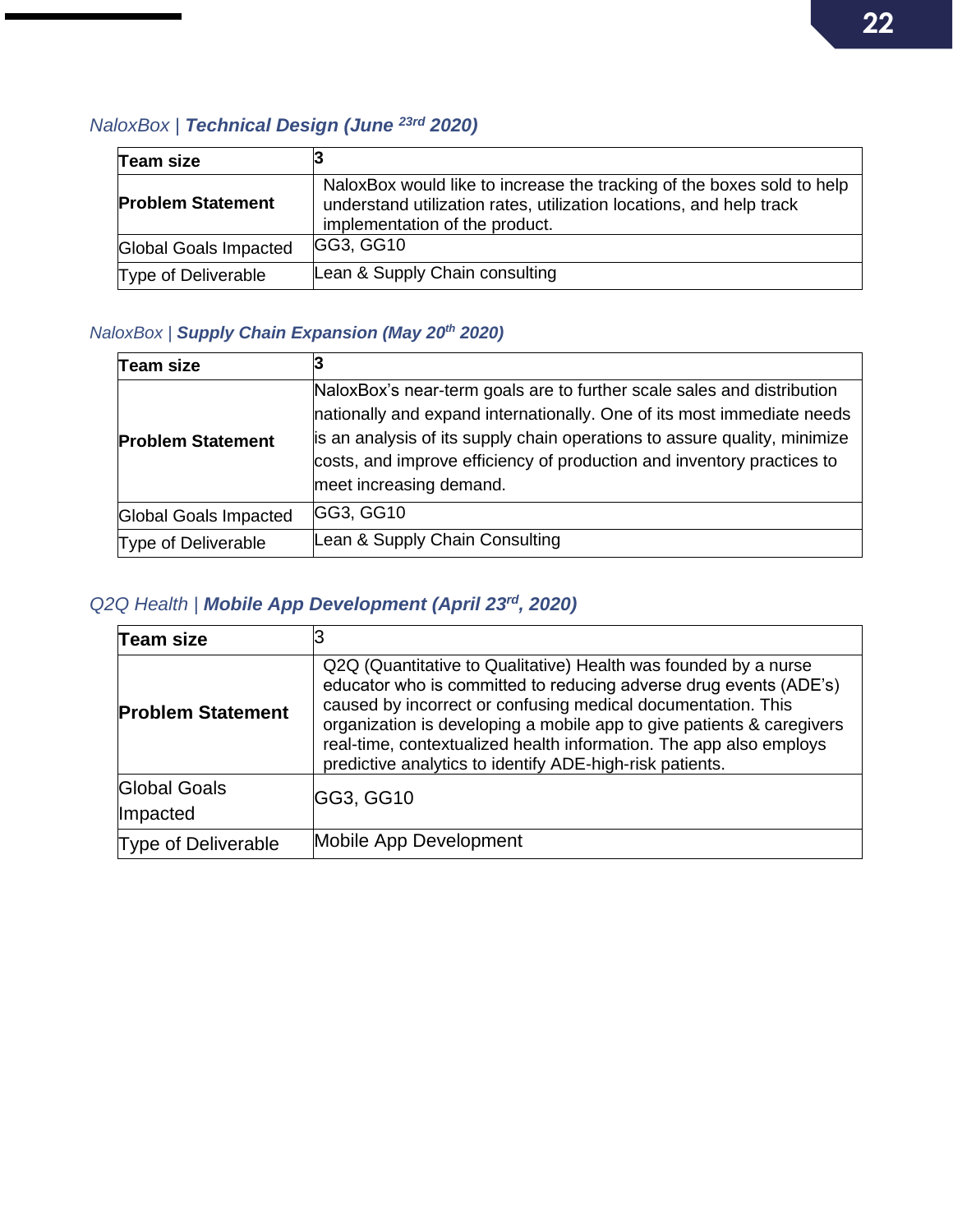## <span id="page-22-0"></span>**CHALLENGES, FAILURES, AND LESSONS LEARNED**

In order to continuously improve, the GEneration Impact team committed to identify and record lessons learned. Lessons learned are separated by areas of our project lifecycles. In the upcoming year, the quarterly project sharings will include lessons learned, which will also be recorded and included in the upcoming annual report.

- 1. **Initial Contact:** GEneration Impact receives project ideas from the GE Foundation, One Young World, Incubator partnerships, and passionate individuals through project interest form or email.
	- o **Opportunity – S**tandardize **incoming pipeline:** Current challenge was that there was no clear standard on initiating a new project. Potential projects came from word of mouth, personal email chains, the GEneration Impact email, and an online survey. This made it hard to track the order in which requests were made and organizationally created gaps in the survey responses as not all projects that were executed filled out the survey. Towards the end of the year, there was a push for all project initialization to fill out the online survey posted in our website and available for external users. Going into 2021 there is an even further opportunity to streamline and track the progress of projects starting from initial contract through execution by connecting the potential project survey and project tracker tool.
- 2. **Refine Scope:** The Sourcing committee works with external organizations, hereby referred to as stakeholders, to define deliverables, timeline, and alignment to Global Goals. A project posting is created with all the relevant information to resource the project with skilled talent.
	- o **Opportunity – Further define digital projects:** Digital projects offered unique challenges and rewards compared to other projects; it is recommended to answer the following questions when scoping a digital project. What level of the stack does that technology operates at (Frontend, Database, Security, Testing)? Does your machine work with your client's codebase, or will volunteers be required to use their personal machines? If the project becomes more complex than anticipated, reference your project plan to find what can still be delivered on time.
	- o **Opportunity - Value of lean inceptions:** Lean inceptions are a series of structured exercises with the goal of defining problems and creating solutions. Lean inceptions are useful in the scoping phase to uncover a deeper understanding of the problem. When a project has multiple moving parts and even the problem statement is illusive, consider running a lean inception.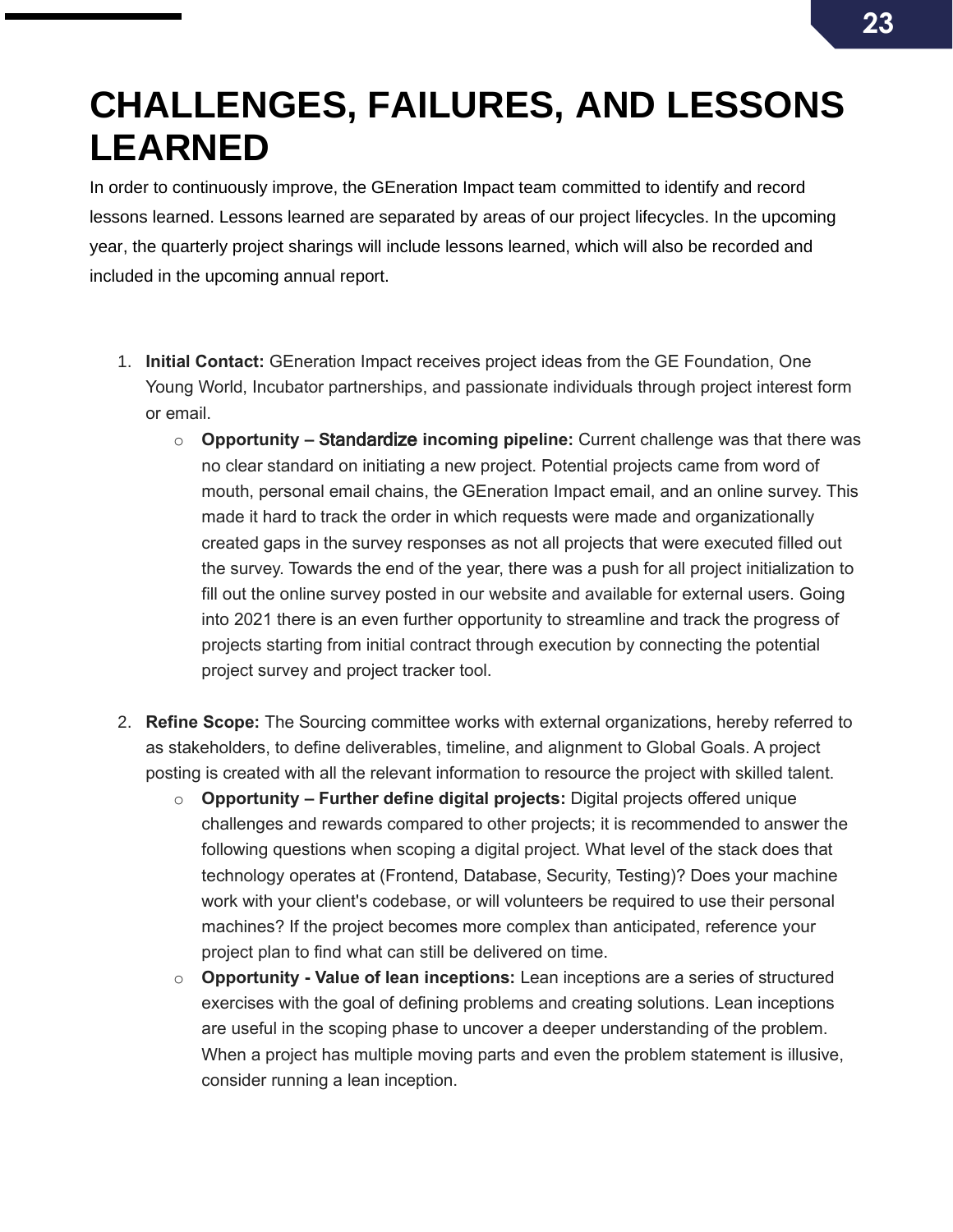- 3. **Creating a Project Team:** The Resourcing committee pairs GE talent to the project, including identifying a project leader. This is done through individual get-to-know sessions and notifications through communication channels of new project opportunities.
	- o **Opportunity - Project lead selection:** An appropriate balance of roles and responsibilities requires a highly driven and organized project lead. This selection is critical and often takes longer than paring a member.
	- o **Opportunity - Emphasize that job title isn't necessarily an equivalent to skills:**  Our strongest members and project leaders have contributed to projects that require skills beyond their job title. Altering the interview process enabled us to understand these "beyond the job title" skills.
- 4. **Launch Project:** The Sourcing committee facilitates the initial kick-off meeting for the project introducing the project team to the external stakeholders.
	- o **Opportunity – Increase speed of project team ramp-up:** The ramp-up of new projects in 2020 was on average 1-2 months, where teams met with external stakeholders for ~1 hour every other week after initial project kick off. This was aslow ramp considering the maximum project lasted 6 months. One suggestion from external stakeholders was to do 1-2 initial longer meetings that last 2-3 hours, to speed up ramp process. Opportunity to consider how to increase the speed of a project team so they can get to the value-add work more quickly and spend more time on it
	- o **Opportunity - Internal kick-off prior to external kick-off:** The current process of a project kickoff followed that a team made of internal GE employees was created, notified, and then the first meeting that is mandate is the project kick-off with the external stakeholder. We have found that some internal teams are pro-active and set up an internal kick-off prior to the project kick-off with the external stakeholder. These teams were much more successful as they understand what skills each teammate brings to the table prior to meeting with the stakeholder. In addition, they came with a unified knowledge base and set of questions since in the internal meeting they shared any research and questions that remain unanswered. Consider making this a mandatory meeting to accelerate the internal project team ramp-up to the project.
- 5. **Execute Project:** The Project Team works on deliverables and shares progress at GEneration Impact Quarterly Project Updates. A Sourcing Team member continues to pace the project through regular check-ins with the Project Lead, to ensure the team is on track with their goals and address any issues early.
	- o **Opportunity - Monthly project lead check-ins:** A Sourcing team member followed the project via monthly check-ins with Project Lead with the goal of uncovering any issues such as change in scope or member time commitments. Probing, open-ended questions to Lead are recommended. The Sourcing team member then provides a review of the change management processes in case of stakeholder deliverables, timeline or skills needed. If issues escalate or persist, this provided the opportunity to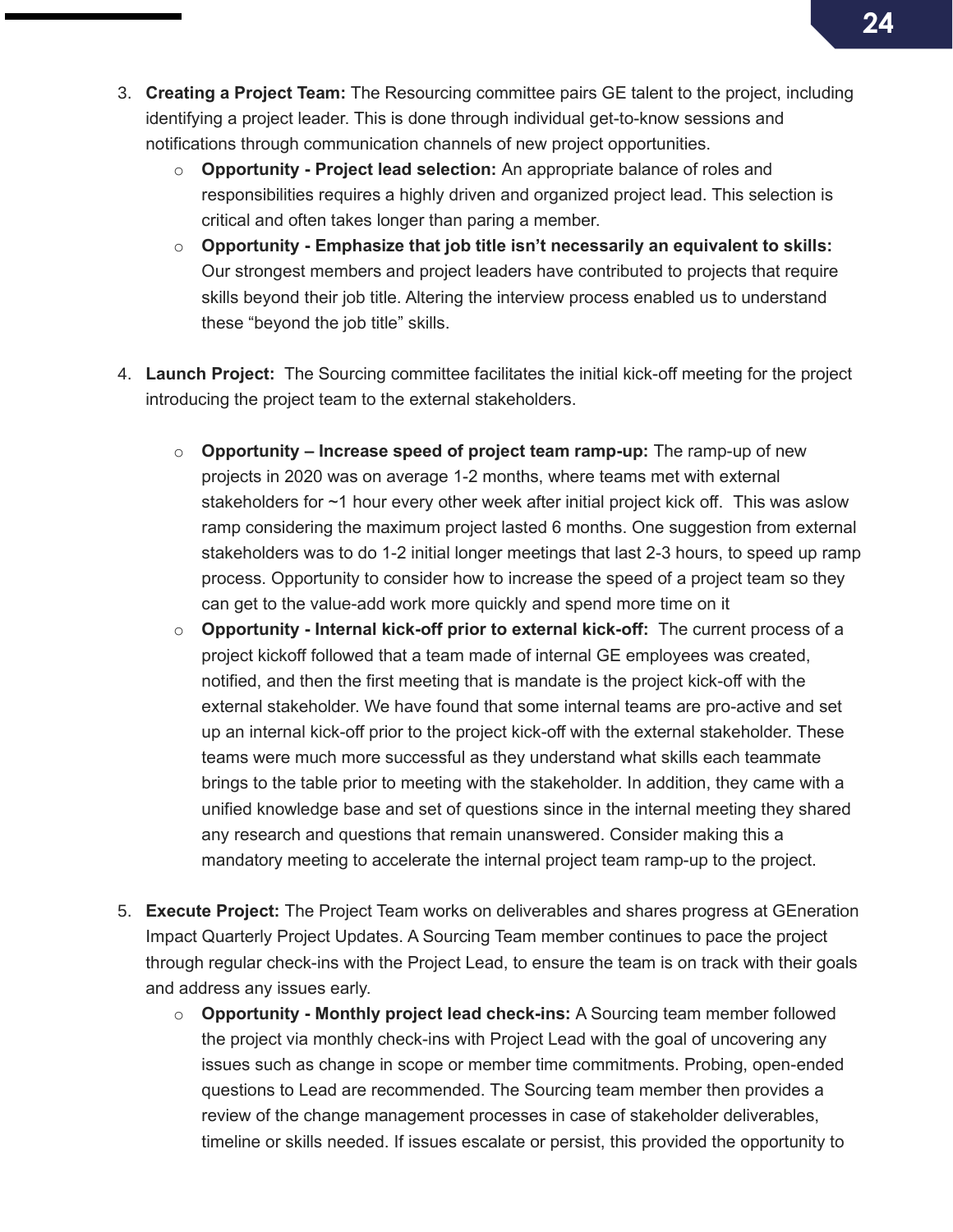address these timely and transparently with team members and stakeholders as needed.

- o **Opportunity - Establish project rhythm: The following recommendations were highlighted based on reflection of the project team success in 2020.** 
	- Recommend that Project Lead sets up a balance of working sessions and touchpoints with team members and stakeholders as they see fit.
	- Encourage Project Lead to be autonomous within 6 weeks of project kickoff meeting.
	- Empower Project Lead to push back if stakeholder is too hands on or project managing.
	- Encourage Project Lead to allow other members to develop their lead skills while on project but ensure team members are utilized for the skillset they bring and level of time commitment they originally committed.
- o **Opportunity – Increase engagement in quarterly project sharing:** The following recommendations were highlighted based on reflection of project team success in 2020.
	- **Encourage this aspect of teach, learn, share to create a community within** GEneration Impact teams and avoid siloed projects.
	- Give team members a chance to reflect on and communicate their progress, written and orally.
	- Encourage preparation and 100% participation.
- 6. **Deliver Impact:** The Project Team provide deliverables to stakeholders. The sourcing and resourcing teams collect feedback about the Project Team, external stakeholders, and deliverables.
	- o **Opportunity - Ensure deliverable part of central focus:** For the Safe Surgery 2020 project, the end result was never deployed. The reason shared with us was that the project focused on the "facility accelerator fund" (FAF) grant – but this wasn't a central core to the success of the organization. As a result, adoption of the final solution was not guaranteed. In the future, the recommendation is to ensure deliverables the team signs up for are part of central goals of the partner organization.
	- o **Opportunity - Timing of program:** For the SafeWater and SafeSurgery projects, the end of the project coincided with a pivotal point for the organization where funding wasn't renewed. The recommendation is that timing of the project should be considered along with timing of the project execution to maximize success.
	- o **Opportunity - Stratify maturity of organizations to maximize impact:** In reviewing the closed projects since organization inception, the team reflected that the ability to deliver impact could be directly correlated with maturity of organization.. Recommendation is to take thisinto consideration when scoping.
- **7. Other:** The team participates in other initiatives as brought up over the course of the year independent of the core actions of the organization.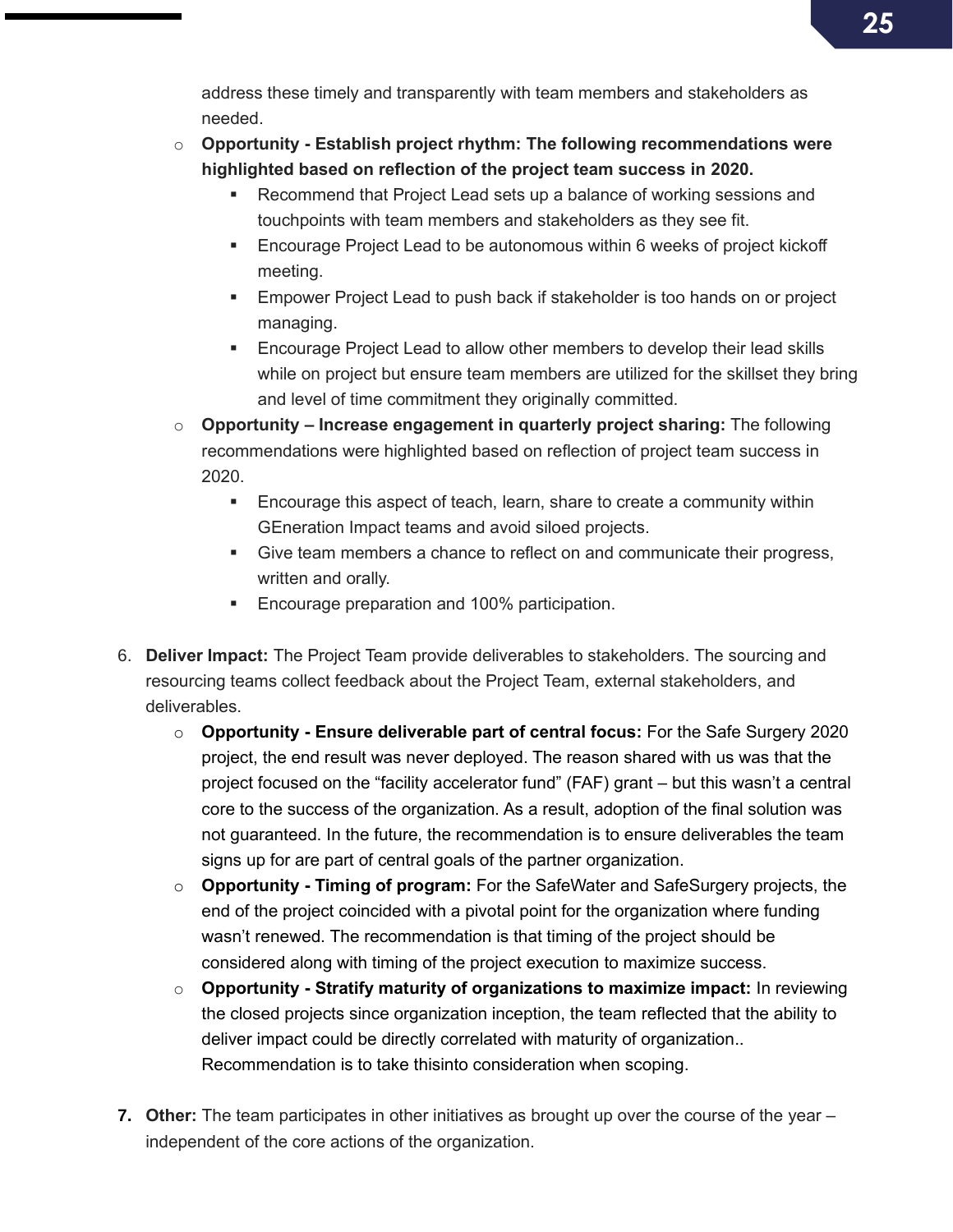- o **Intern Academy:** The intern academy was split between case competition offerings and small group projects. Feedback was collected at the end of the 4-weeks from participants and mentors. The feedback is summarized below and also within a table for easier digestion.
	- *Opportunity - Structure:*
		- The forms intake for project recruitment worked well, enabling the team to attract diverse skills and business expertise.
		- Brain dates as an information session were not an effective way to launch.
		- The Case competition winner videos were not easily accessible as they were buried within Teams without direct link.
	- *Opportunity - General:* 
		- Consider adding structured time within the days for project work after hours' time blocks burdened mentors and participants.
		- Evaluate the inclusion of AL's in the internship process to credit intern work and showcase GEnImpact.
		- Consider leveraging GenImpact to reach and practice soft skills (working in teams, presenting, etc.) and find time within a structured day.

| <b>Case Competition</b>                                                                                      |                                                                                           | <b>Projects</b>                                                    |                                                                                |
|--------------------------------------------------------------------------------------------------------------|-------------------------------------------------------------------------------------------|--------------------------------------------------------------------|--------------------------------------------------------------------------------|
| Continue                                                                                                     | Consider                                                                                  | Continue                                                           | Consider                                                                       |
| Initial mentor meeting<br>was helpful.                                                                       | Needed more<br>resources available to<br>understand current<br>state and baselines.       | <b>Problem statements</b><br>were clear with a<br>viable solution. | Braindates were not<br>an effective way to<br>launch.                          |
| Team size was good<br>with good mix of<br>skillset and business<br>diversity.                                | More clarity on the<br>desired outcome for<br>GE partnerships.                            | <b>Proper constraints</b>                                          | Enough time to get<br>work done, but not<br>enough for personal<br>connection. |
| Liked the expectations<br>set around mentor<br>time constraints and<br>the autonomy of the<br>intern groups. | Difficult to find GE<br>partnerships without<br>knowledge of GE's<br>current efforts.     | Simple scope with<br>high potential impact                         | Not enough time<br>carved out during the<br>day.                               |
| Great iterative<br>feedback loops with<br>mentors leading up to<br>the pitches.                              | Invite intern ALs to<br>pitch outs to share<br>work and increase<br>GenImpact visibility. | Strong team size                                                   |                                                                                |